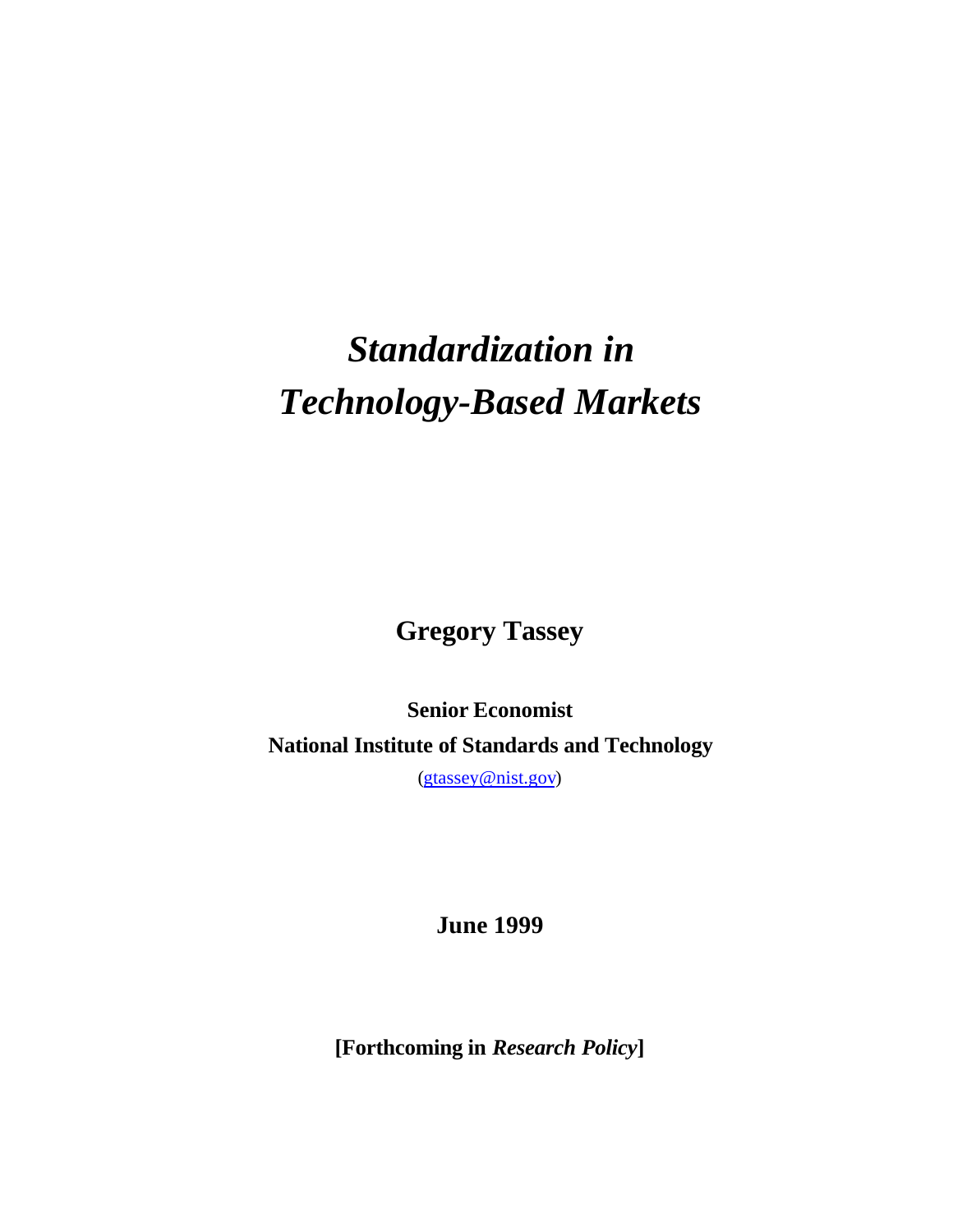### *Standardization in Technology-Based Markets*

## **Gregory Tassey<sup>1</sup>**

Senior Economist, National Institute of Standards and Technology

#### **Abstract**

The complexity of modern technology, especially its system character, has led to an increase the number and variety of standards that affect a single industry or market. Standards affect the R&D, production, and market penetration stages of economic activity and therefore have a significant collective effect on innovation, productivity, and market structure. Standards are classified into product-element and nonproduct categories because the two types arise from different technologies and require different formulation and implementation strategies. Because standards are a form of technical infrastructure, they have considerable public good content. Research policy must therefore include standardization in analyses of technology-based growth issues.

Keywords: standardization, innovation, R&D, economic growth, industry structure

Through R&D-performing industries and the effect of new technologies on other parts of the economy, technology accounts for one-third to more than one-half of U.S. GDP growth and at least two-thirds of productivity growth. However, the so-called "high-tech" sector only contributes approximately 7 percent of U.S.  $GDP<sup>2</sup>$  This relatively small direct contribution implies substantial leverage by this sector on the overall economy, but also that extensive diffusion of new technology must take place if adequate productivity growth rates are to be achieved by the entire economy.

Standardization affects both innovation and technology diffusion. It also can influence industry structure and thereby help determine which firms benefit and which do not from technological change. Thus, a concern of R&D policy should be the evolutionary path by which a new technology

<sup>&</sup>lt;sup>1</sup> Email: tassey@nist.gov. The author is grateful to Albert N. Link for comments on previous drafts.

 $2$  Tassey [1997]. The high-tech sector is defined here as consisting of four major categories: high-tech manufacturing (IT-related plus industrial electronics), communication services, software and computerrelated services, and pharmaceuticals). For alternative definitions of IT-related high-tech industries, see American Electronics Association [1997, p. 128] and Department of Commerce [1998, Appendix p. A1–2]. The AEA definition results in a 6.1 GDP estimate for 1996 and the Commerce definition yields about 8 percent for 1998. To either of these definitions should be added pharmaceuticals, which brings the AEAdefined high-tech sector's GDP contribution to 7 percent.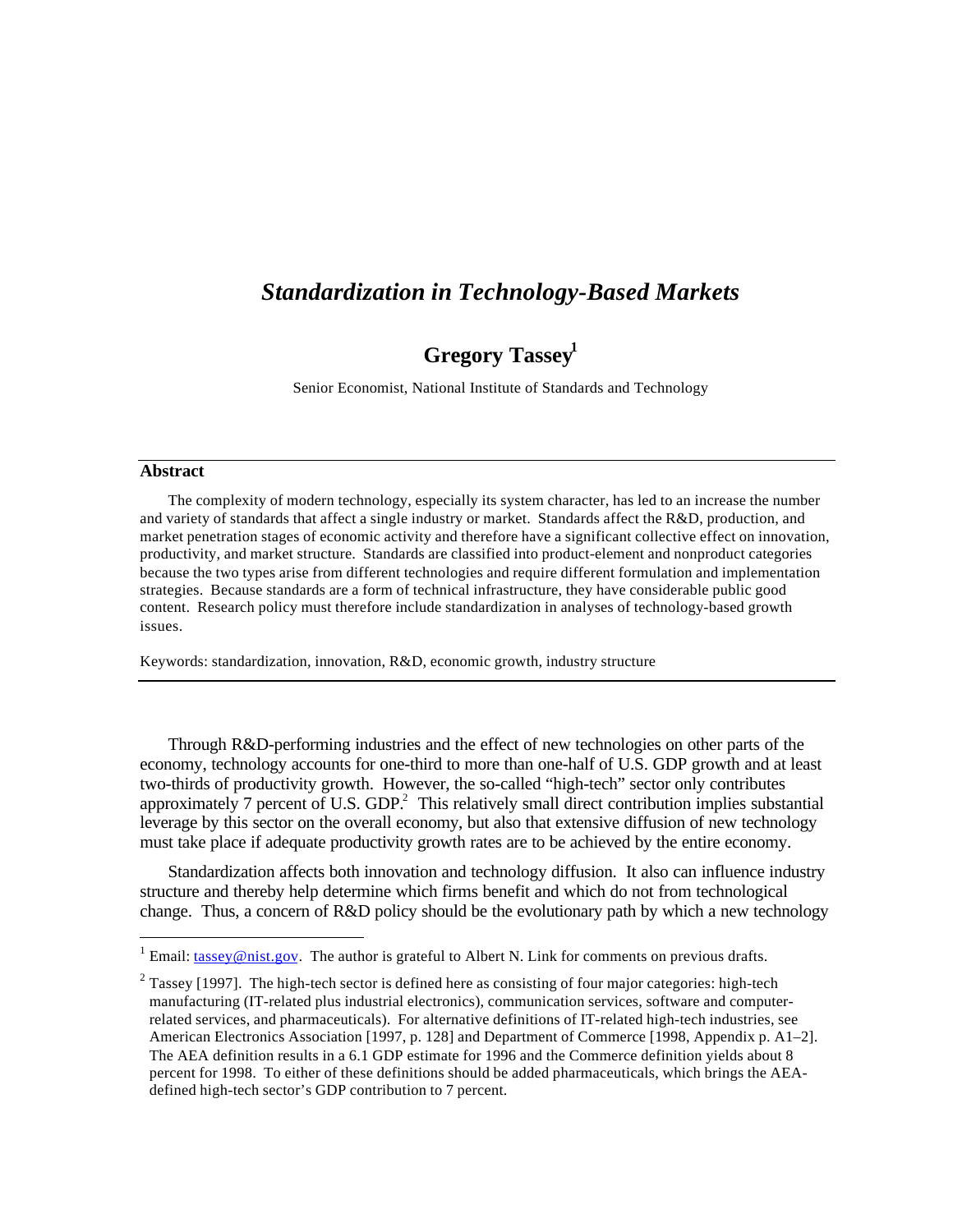or, more accurately, certain elements of a new technology become standardized. Over a technology's life cycle, standardization can affect economic efficiency. However, these effects can be both positive and negative. For example, standardization can increase efficiency within a technology life cycle, but it also can prolong existing life cycles to an excessive degree by inhibiting investment in the technological innovation that creates the next cycle.

Standardization can and does occur without formal promulgation as a "standard." This distinction between *de facto* and promulgated standards will be made apparent and discussed in the following sections. In one sense, standardization is a form rather than a type of infrastructure because it represents a codification of an element of an industry's technology or simply some information relevant to the conduct of economic activity. On the other hand, the selection of one of several available forms of a technology element as "the standard" has potentially important economic effects.

#### **1. Economic Functions of Standards**

A standard can be defined generally as a construct that results from reasoned, collective choice and enables agreement on solutions of recurrent problems. Looked upon in this way, a standard can be viewed as striking a balance between the requirements of users, the technological possibilities and associated costs of producers, and constraints imposed by government for the benefit of society in general (Germon [1986]).

More functionally, an *industry standard* is a set of specifications to which all elements of products, processes, formats, or procedures under its jurisdiction must conform. The process of *standardization* is the pursuit of this conformity, with the objective of increasing the efficiency of economic activity.

#### *1.1. Nature and Scope of Impacts*

Standards played an important role in the industrial revolution. They allowed factories to achieve economies of scale and enabled markets to execute transactions in an equitable and efficient manner. Standardization of parts made supplier specialization possible and increased efficiency over the entire product life cycle by facilitating part repair or replacement.

In a modern economy, standards constitute a pervasive infrastructure affecting the technologybased economy in a number of important and relatively complex ways. Some of these impacts even appear contradictory. For example, whereas the traditional economic function of standards in production can restrict product choice in exchange for the cost advantages of economies of scale, other types of standards common to advanced production and service systems can actually facilitate product variety and hence choice for the customer.

Fig. 1 depicts the multiple functions performed by standards. These functions transcend the three major stages of technology-based activity — R&D, production, and market penetration, and are difficult to construct and implement because many important technologies have both an intrinsic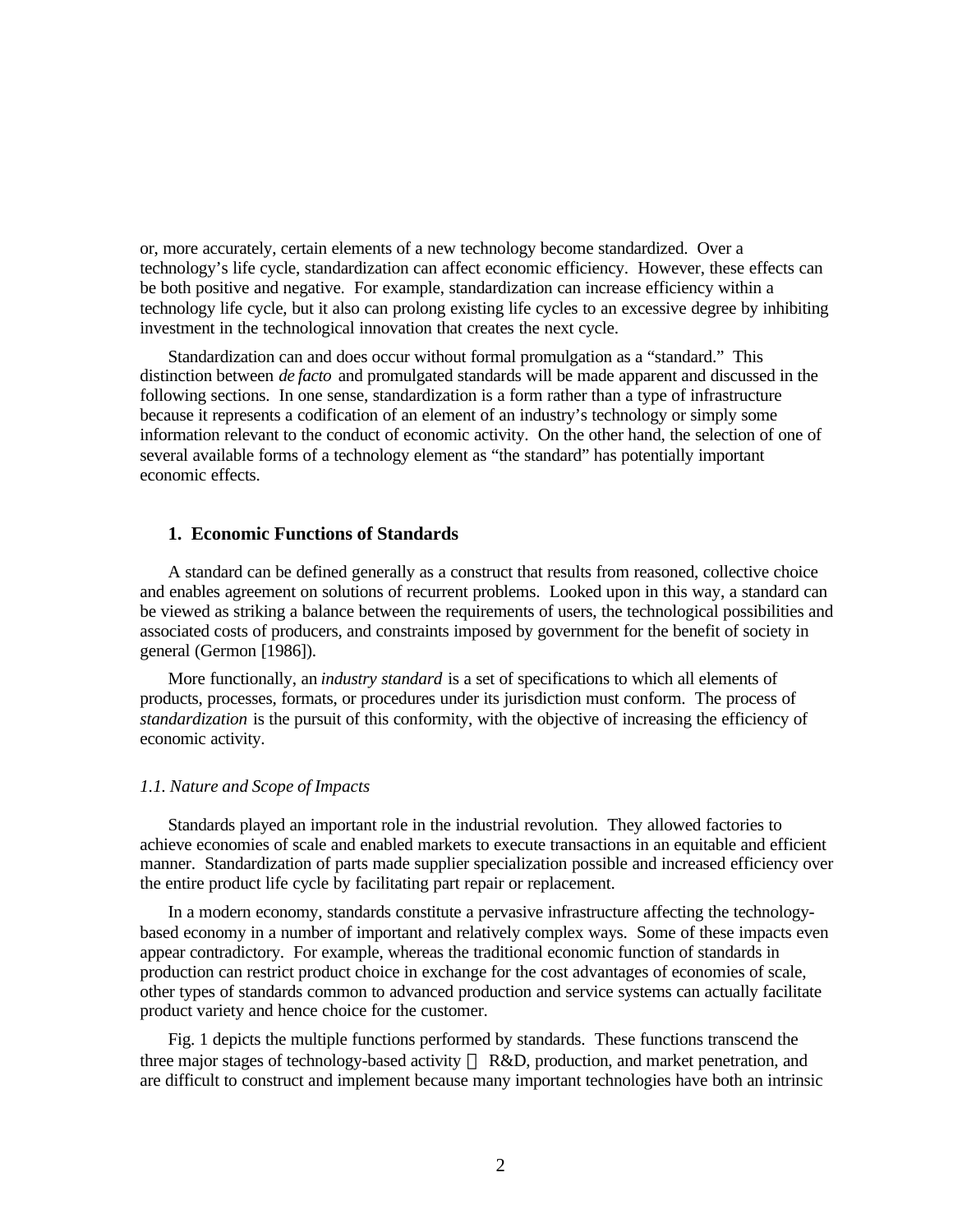complexity and a "systems" character. Such characteristics demand more sophisticated technological foundations for standards and imply the need for technically competent standards setting processes.

The greater complexity of technologies and the associated networks of firms and supporting infrastructure that develop and disseminate these technologies mean that supply chains are becoming the most important level of policy analysis. Greater distribution of R&D among materials and equipment suppliers, manufacturers of products, and providers of services increasingly characterize



Fig. 1. Roles of Standards in a Technology-Based Industry

high-tech supply chains. The consequent increase in market transactions involving technology also demands standards to reduce the associated transaction costs.

Technology consists of a number of discrete elements that tend to evolve in different institutional settings. These elements have distinctly different character and require different types and combinations of standards to effect efficient development and utilization (Tassey [1992, 1997]). Many variations exist but broadly defined they fall into the three major categories shown in Fig. 1:

- (1) The fundamental or *generic technology* base of the industry on which subsequent market applications (products and services) are based
- (2) A set of *infratechnologies* that provide a varied and critical technical infrastructure to support for development of the generic technology and subsequent market applications
- (3) The market applications (*proprietary technologies*)

Because the type of R&D required for each element differs significantly, so do private-sector investment incentives with the result that underinvestment varies across the different elements of an industrial technology. The greater the infrastructural character of a technology, the more underinvestment is likely to occur. Standards and thus their technical underpinnings have a strong infrastructure character, so that underinvestment is common.

#### *1.2. Basic Functions of Standards*

To analyze the economic functions of standards in a technology-based economy, a taxonomy is required that classifies standards by functions having unique economic characteristics. For the purpose of economic impact assessment, the functions of standards are classified into four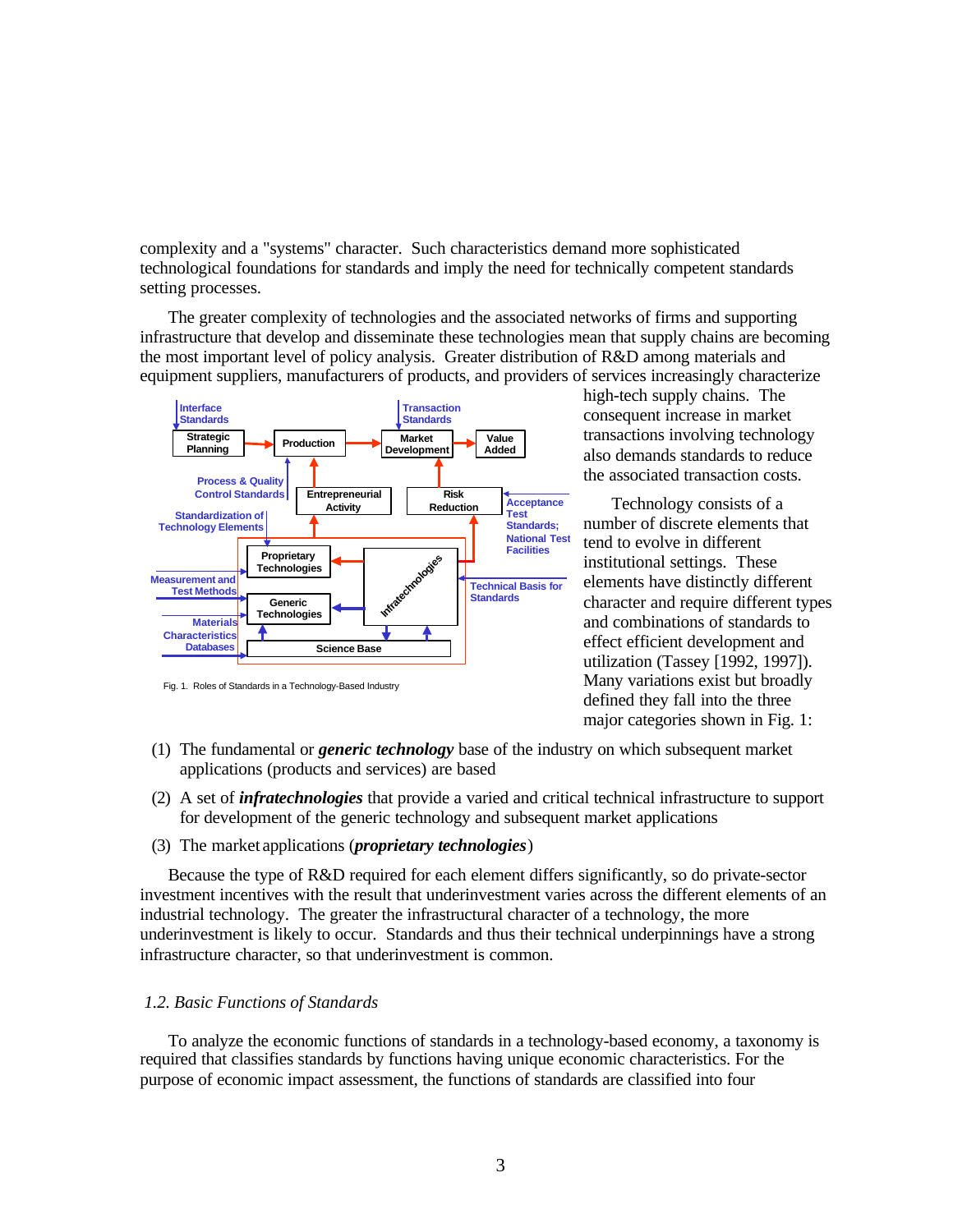categories.<sup>3</sup> The positive effects of each of the four functions are described below. However, as discussed in later sections, standards also can have negative economic consequences or simply fail to achieve their maximum potential economic benefit.

#### *1.2.1. Quality/Reliability*

*Standards are developed to specify acceptable product or service performance along one or more dimensions such as functional levels, performance variation, service lifetime, efficiency, safety, and environmental impact.* A standard that specifies a minimum level of performance often provides the point of departure for competition in an industry. For example, a case study by Putnam, Hayes and Bartlett [1982] points out that when an automobile manufacturer develops a new engine, the company specifies the minimum acceptable lubrication attributes. This specification then becomes the basis for competition among petroleum companies, who either compete on price at the minimum specified level of quality or by offering motor oil with a level of performance above the minimum.

#### *1.2.2. Information Standards*

 $\overline{a}$ 

*Standards help provide evaluated scientific and engineering information in the form of publications, electronic data bases, terminology, and test and measurement methods for describing, quantifying, and evaluating product attributes.* In technologically advanced manufacturing industries, a range of measurement and test method standards provide information, which, by virtue of being universally accepted, greatly reduce transaction costs between buyer and seller. In their absence, especially for complex, technology-based products, considerable disagreement will often ensue over verification of performance claims. These disputes raise the cost of consummating a marketplace transaction, which is reflected in higher prices charged. The economic impact is to slow market penetration.

Measurement methods are also essential to conduct state-of-the-art research. In today's semiconductor R&D, scientists and engineers must be able to measure the distances between individual atoms (dopants) that are added to silicon to achieve the desired millions of high-density electronic functions on a single chip. Standardization of some of these methods is essential for the efficiency of R&D itself. For example, being able to replicate and verify research results is often critical to obtaining follow-on research funding or commitment to commercialization. Standardized scientific and engineering data (in the sense of having been critically evaluated and verified for accuracy) and standardized equipment calibration techniques are also essential for efficient R&D.

Finally, the typical manufacturing process is increasingly measurement intensive because of growing demands for quality and real-time process control. Traditional manufacturing processes tested products after a production run. The inefficiency of this approach is large, not only because of the wasted material and labor when a production run must be scrapped, but also because of down

 $3$  This taxonomy follows Tassey [1982, 1992, 1997] and Link and Tassey [1987]. David [1987] proposes a similar taxonomy based on three kinds of standards (reference, minimum quality, and compatibility). Other taxonomies have been developed based on the process by which a standard comes into existence. For example, David and Greenstein [1990] provide a framework to classify standards as *de facto* ("unsponsored" or "sponsored") or promulgated (voluntary or *dejure*).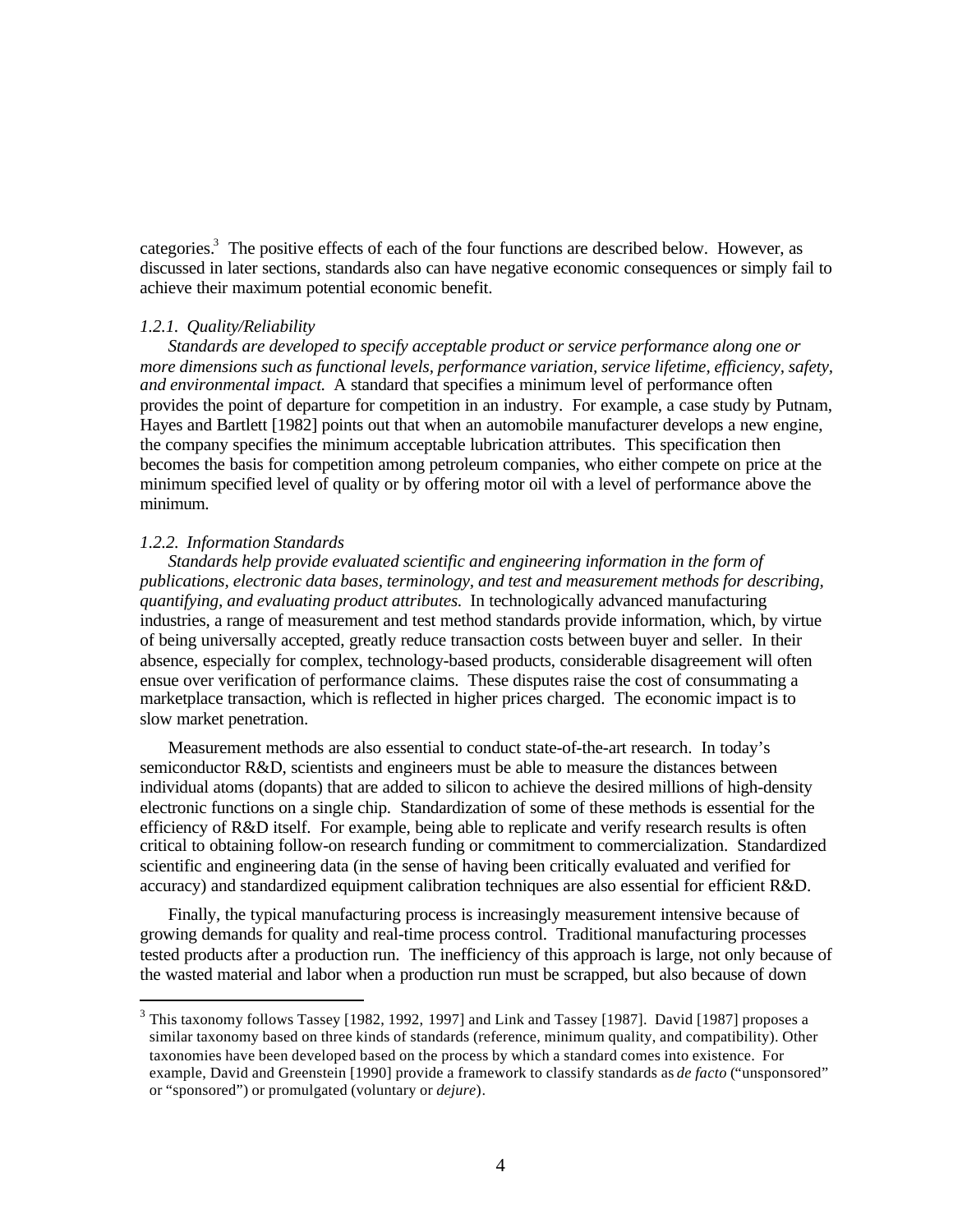time and hence unused capacity incurred while a problem is identified and fixed.<sup>4</sup> The availability of computers makes possible the real-time monitoring and control of a process, potentially enabling instant adjustment of process variables.

When fully implemented, real-time control can virtually eliminate waste and increases product mix flexibility. However, real-time control of a production process is a complex systems technology, requiring large numbers of sensors, computers, and software. Standardization of certain performance measurements for, say, a sensor facilitates design of the equipment. Equally large efficiency gains can occur from standardization of certain elements of the actual methods or techniques of process control, as adherence to these standards often removes the need for much of the post production testing. Finally, whatever production strategy is adopted, the equipment that helps execute the strategy must be periodically calibrated by standards in order to ensure maximum efficient performance.

#### *1.2.3. Compatibility/Interoperability*

*Standards specify properties that a product must have in order to work (physically or functionally) with complementary products within a product or service system.* This function of standards has been the most intensively studied by economists.<sup>5</sup> Compatibility or interoperability is typically manifested in the form of a standardized interface between components of a larger system. An effective interface standard does not affect the design of the components themselves, such as numerically controlled machine tools or the components of these tools, including controllers. In fact, interface standards provide "open" systems and thereby allow multiple proprietary component designs to coexist — that is, they enable innovation at the component level by being competitively neutral with respect to design. In effect, competitors can innovate on "either side" of the interface, while the consumer of the product system can select the particular components that optimize system design. They also allow substitution of more advanced components as they become available over time, thereby greatly reducing the risk of obsolescence of the entire system. Widespread factory automation as it is currently evolving in advanced economies likely will not proceed without these standards.

Without interface standards, large companies often supply "turnkey" systems where proprietary interfaces link components. However, the cost to the user can be high because the system is not optimized for the user's particular needs (competitors will typically offer components that are superior to some of those in the turnkey system) and price competition will not be a factor when system components need replacement.

In such situations, system design can still be optimized. However, the cost of modifying physical and functional interfaces to allow components from different vendors to work together (i.e., to "interoperate") is usually prohibitive. Moreover, full functionality is often not obtained by reengineering proprietary (nonstandard) interfaces.

 4 Scrap can result when periodic testing of product reveals an attribute flaw. All units produced between the sample product tested and the previous test are equally defective.

<sup>&</sup>lt;sup>5</sup> See, for example, David and Steinmueller [1994], Kahin and Abbate [1995], and Link and Scott [1998].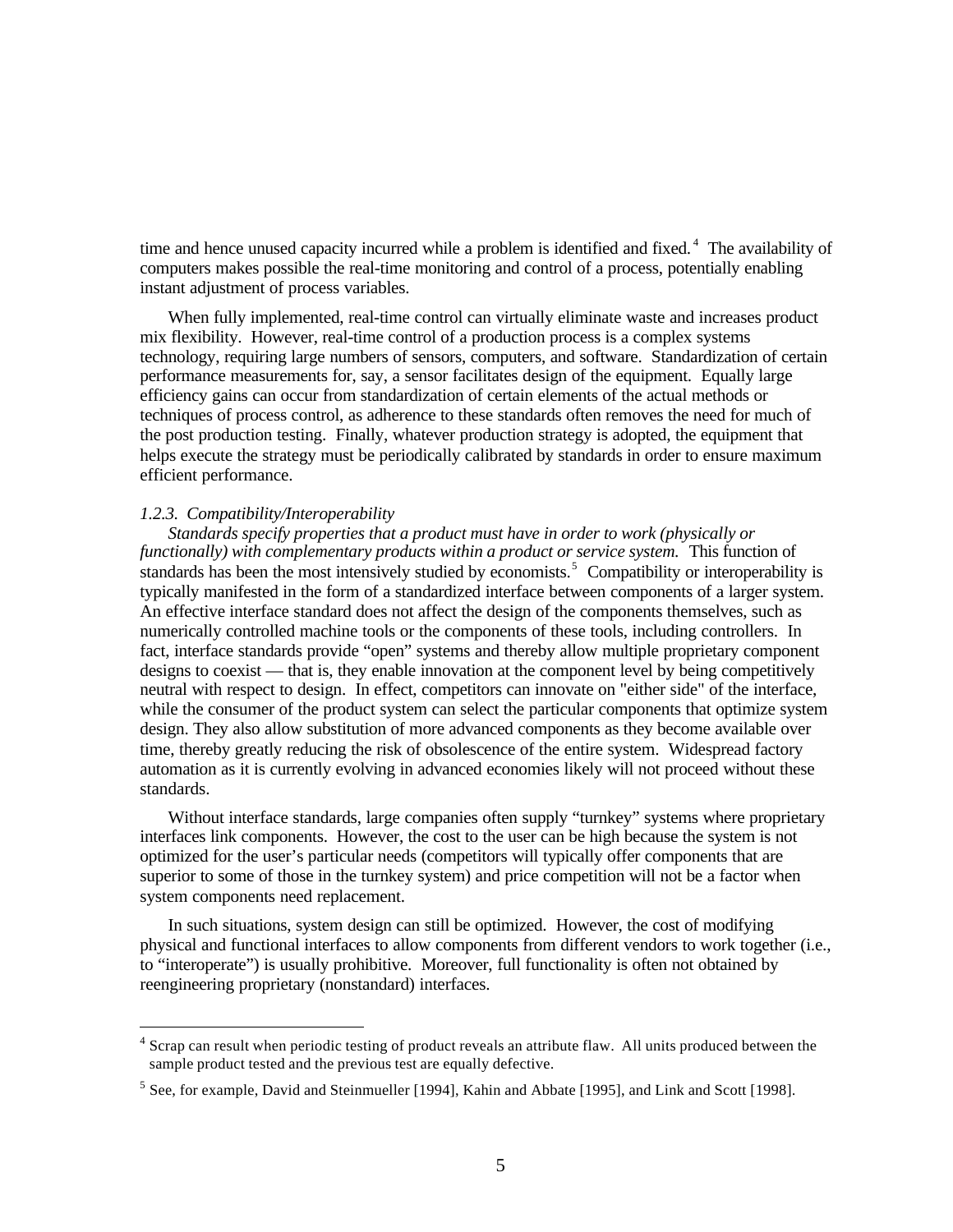#### *1.2.4. Variety Reduction*

*Standards limit a product to a certain range or number of characteristics such as size or quality levels.* The fourth function of standards is the traditional one of reducing variety to attain economies of scale. The majority of standards perform this function. However, variety reduction is no longer simply a matter of selecting certain physical dimensions of a product for standardization (such as the width between threads of a screw). Variety reduction is now commonly applied to nonphysical attributes such as data formats and combined physical and functional attributes such as computer architectures and peripheral interfaces.

The process of setting variety reduction standards also varies significantly. Many standards of this type are viewed as infrastructure and thus adopted by an industry consensus process. However, standardization of some attribute or element of a product is just as often achieved through the marketplace by one firm gaining control of the underlying technology and using this control to force other manufacturers with whom that firm competes to adopt its version of the technology. The product element then becomes a de facto (non-consensus) standard.<sup>6</sup>

Conceptually, the variety reduction function is the most difficult category of standardization to analyze because of its ability to either enhance or inhibit innovation. Variety reduction typically enables economies of scale to be achieved, but larger production volumes tend to promote more capital-intensive process technologies. This common evolutionary pattern of a technology over a number of product life cycles usually reduces the number of suppliers and increases their average size. Such trends may or may not reduce competition, but often progressively exclude small, potentially innovative firms from entry due to increased minimum efficient scale thresholds.

#### **2. Types of Standards**

 $\overline{a}$ 

Standards have been classified by the form they take. To varying degrees all four functions of standards specified above can be described alternatively in terms of design specifications or performance levels. Design-based standards are much more restrictive and can inhibit innovation to a greater degree than performance-based standards. The latter type allows flexibility in product or service design while still meeting the performance requirements of the standard. Thus, standards generally work more efficiently when they are performance based.

The economic functions of standards aggregate into two basic categories — product and nonproduct delineated by their relationship to product (or service) structure and their public good content. Distinctions between the two types are important because their economic roles are distinctly different and hence so are the processes by which they are set. The differences in public good content have important implications for policy because the rationales for government intervention are very different in the two cases.

Simply put, standardization of one or more attributes of a product (or service) can convey direct competitive advantage to the owner/controller of the technology producing those attributes. They

<sup>&</sup>lt;sup>6</sup> Intel's microprocessor architecture and Microsoft's operating system are well-known examples.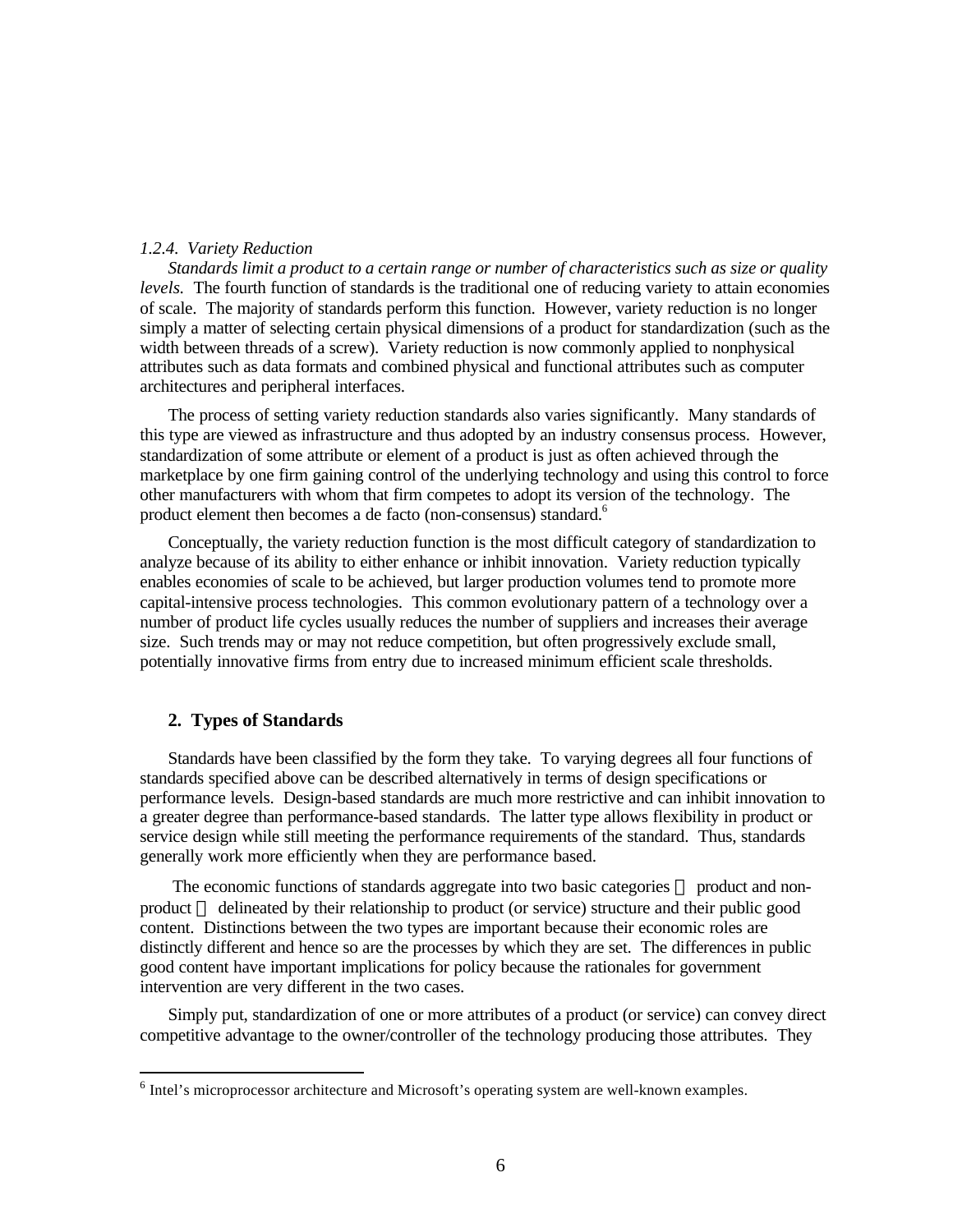therefore get considerable attention from economic growth strategists. Conversely, non-product standards tend to be competitively neutral, at least within an industry or trading block. Hence, they tend to get less attention. Yet, this latter category can be critical to the entire industry's efficiency and its overall market penetration rate.

#### *2.1. Product-Element Standards*

Product-element standards typically involve one of the key attributes or elements of a product, as opposed to the entire product. Government, especially where large economies of scale are present or when early market entry is considered an essential part of a national economic strategy, mandates some product-element standards.

In most cases, at least in the U.S. economy, market dynamics determine a *de facto* standard. Alternative technologies intensely compete until the dominant version gains sufficient market share to become the single standard. Market control by one firm can truncate this competitive process. Such control is particularly effective in cases of increasing returns and can quickly force acceptance of the monopolist's proprietary technology element as the standard. However, the globalization of high-tech markets with shorter product life cycles is making single-firm dominance more difficult. In response, various combinations of vertical and horizontal consortia are promulgating productelement standards by consensus, at least within a single large economy or trading block.

One of the more visible examples of the competitive effects of *de facto* standardization is the "architecture" of personal computers.<sup>7</sup> Elements of computer architecture such as the operating system, the "bus," the graphical user interface, and the applications programming interface, have been the focus of intense competition by firms seeking to gain sufficient market control to "set" the *de facto* standard for the particular product element.<sup>8</sup>

In this regard, Apple Computer made a brilliant move when it forced third-party software developers to adopt a standard "graphical user interface" so that all programs running on Apple's computers presented the user with the same screen format and command structure.<sup>9</sup> However, Apple kept its hardware operating system proprietary (i.e., it did not adopt an open systems architecture strategy) and thus it had no chance to become the industry standard. This decision explains Apple's initial prosperity and subsequent competitive decline. In contrast, Sun Microsystems opened the microprocessor architecture for its workstations in order to obtain help in gaining market share. It

<sup>&</sup>lt;sup>7</sup> Architecture is the scheme by which the function of a product is allocated to physical components (Ulrich, [1995, p. 419]). Architecture is important because it provides a set of standardized product attributes and the rules or protocols for their interaction with other product elements.

 $8$  The business literature continues to debate the efficacy of competition to supply the product elements that constitute an architecture. See Morris and Ferguson [1993].

<sup>&</sup>lt;sup>9</sup> The term *graphical user interface* refers to the use of "menus" of images instead of characters to indicate instruction options for the computer user. Apple pioneered this much-preferred format and also made this approach even more attractive to users by sticking to a standardized format for all application programs.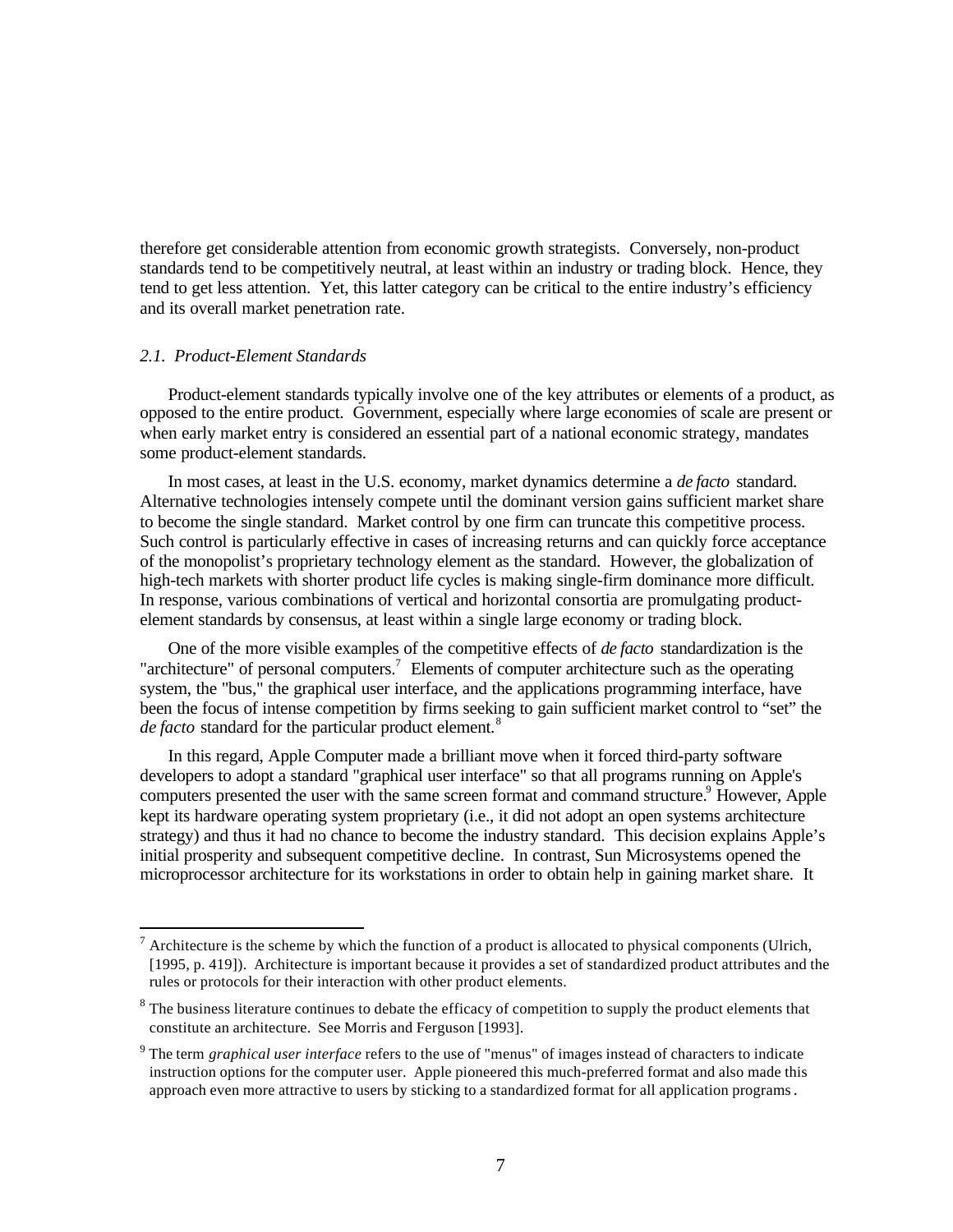was willing to share its markets in return for the increased probability that its architecture would become a standard and thereby create a large and stable customer base.

The policy issue is thus: To the degree that certain product elements must become standardized to enable economies of scale and network externalities to be realized, the potentially large benefits that accrue to the firm owning the technology element are acceptable. However, this is the case as long as competition is not constrained in the other elements that make up the overall product or system technology.

This caveat with respect to economic efficiency was the basis for charges by software firms that Microsoft was using its monopoly position as owner of the dominant operating system standard to gain unfair advantage in marketing its own versions of new operating system elements (such as a web browser) and applications programs that run on that operating system. Such charges were pursued in a 1998–1999 U.S. government antitrust lawsuit.

In contrast, the Japanese PC industry has never been able to establish a single standard operating system. Reasons for this include (1) an oligopolistic industry structure (*keiretsu*), which has resulted in factionalism within the industry and thereby prevented a single standard (domestic or foreign) from gaining dominance; (2) a mainframe computer orientation, which for a long time relegated PCs to basically terminal status, thereby slowing market growth; (3) a reluctance to move away from customized software; and (4) a language barrier—the inability to export kanji-based software (Cotrell [1994]).

Over a technology's life cycle, additional elements of the product's technology become standardized so that the product takes on a "commodity" character. Competition among suppliers of the "standardized" product then becomes increasingly based on price and service-related aspects of the product's acquisition and use. Dell Computer, for example, has succeeded in the PC industry by being the low-cost producer and offering excellent before and after sales service. This evolutionary pattern was noted decades ago by the famous Austrian economist Joseph Schumpeter [1950], who observed that one of the essential dynamics of capitalism is assuring that the "silk stockings" initially purchased only by the rich would eventually be items of mass consumption.

#### *2.2. Nonproduct Standards*

Nonproduct standards, as the name implies, derive from a different technical base than that upon which the attributes of the product itself depend. Industry organizations often set these standards using consensus processes. The technical bases (infratechnologies) for such standards have large, although not total, public good content, so that their provision frequently depends upon a combination of industry and government investment. Examples of infratechnologies frequently embodied in nonproduct standards include measurement and test methods, interface standards, scientific and engineering databases, and artifacts such as standard reference materials (Tassey [1997, Chaps. 8 and 9]).

Most infratechnologies and therefore the resulting industry standards are derived from basic standards. Basic standards represent the most accurate statements of the fundamental laws of physics and have such diverse applications that they qualify as pure public goods and hence are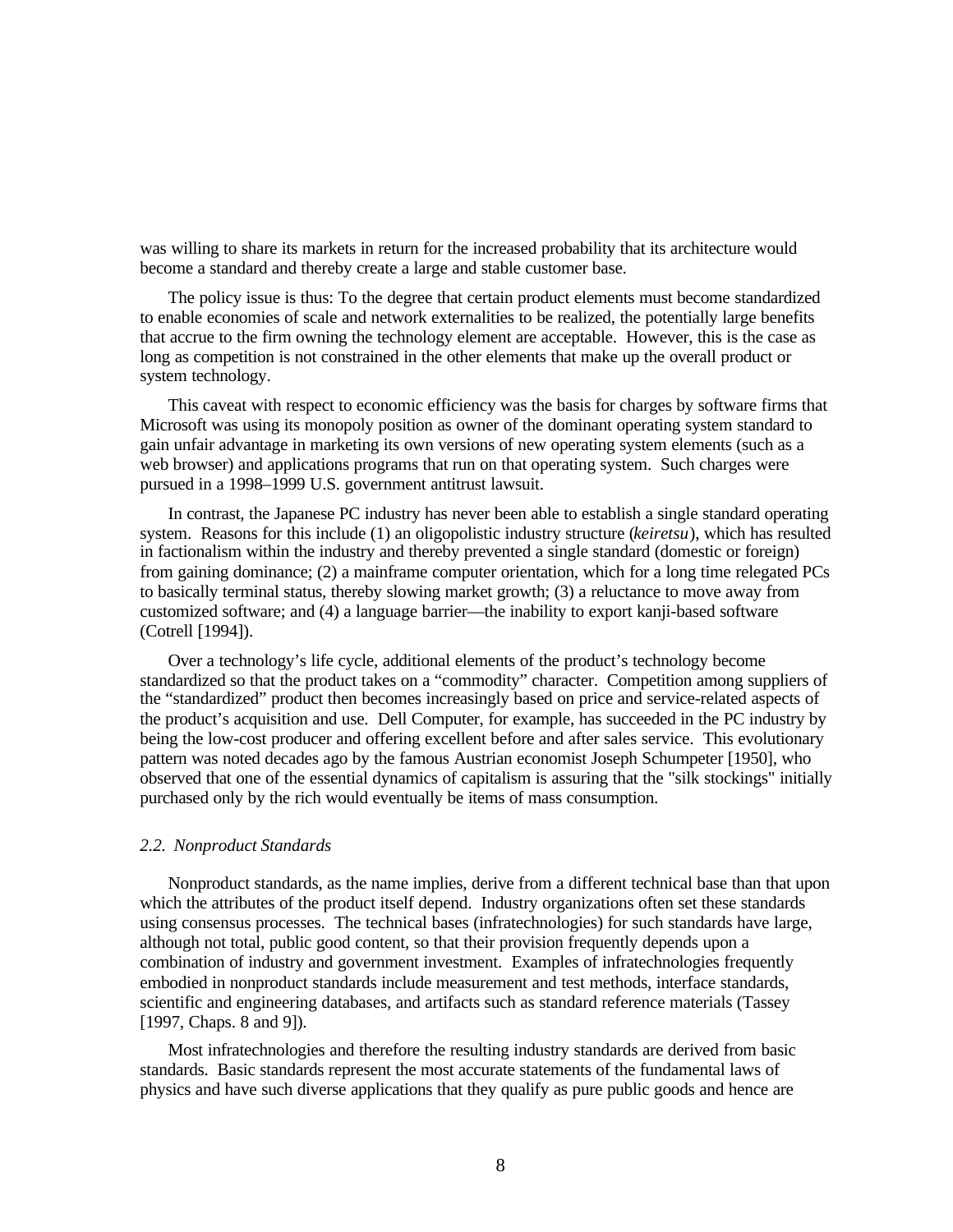provided entirely by government. Basic standards are relatively few in number and are not easily transported to or used by industry. Thus, as indicated in Fig. 2, such standards are converted into working and transfer standards that convey the standardized information to industry. Large numbers of industry standards are based on (traced back to) basic standards. With respect to form, most industry standards are either method, procedural, or normative.<sup>10</sup>

Fig. 2 provides an example of the hierarchy through which basic standards are utilized to develop infratechnologies upon which semiconductor industry standards are based. The production



Fig. 2. Hierarchy of Nonproduct Standards (Tassey, Chap. 9)

 $\overline{a}$ 

of semiconductor components is a highly demanding process. The densities of today's circuits are such that each conducting path ("line") on a chip is a small fraction of the width of a human hair. These widths must be consistent with respect to design specifications to avoid thermal, electrical, and other problems. The semiconductor producer therefore needs to be able to measure the widths of circuit lines that make up a "chip." Particularly important are line widths on the masks that are used to inscribe the multiple layers of

circuit patterns on the chip itself. Such masks are used to make tens of thousands of chips. Their quality greatly affects performance of the chips produced and hence a semiconductor manufacturer's production yield.

The line-width measurement equipment must be calibrated against a physical standard, which has a pattern of lines whose thickness and spacing have been determined to a specified level of accuracy. This determination is done by an authoritative source, such as the National Institute of Standards and Technology (NIST) in the United States. The physical or "transfer" standard used by industry must be easily transportable (a reticule in the above example) in order to ensure widespread and accurate transfer of the infratechnology.

The information transferred by a physical standard is itself determined or certified by a so-called working standard, which is laboratory based and more accurate but not readily transportable. In this example, the working standard is a laser interferometer, which measures and certifies the physical

<sup>&</sup>lt;sup>10</sup> A normative standard is one in which a particular value (size, performance, quality, or design) is selected from a range of alternative values.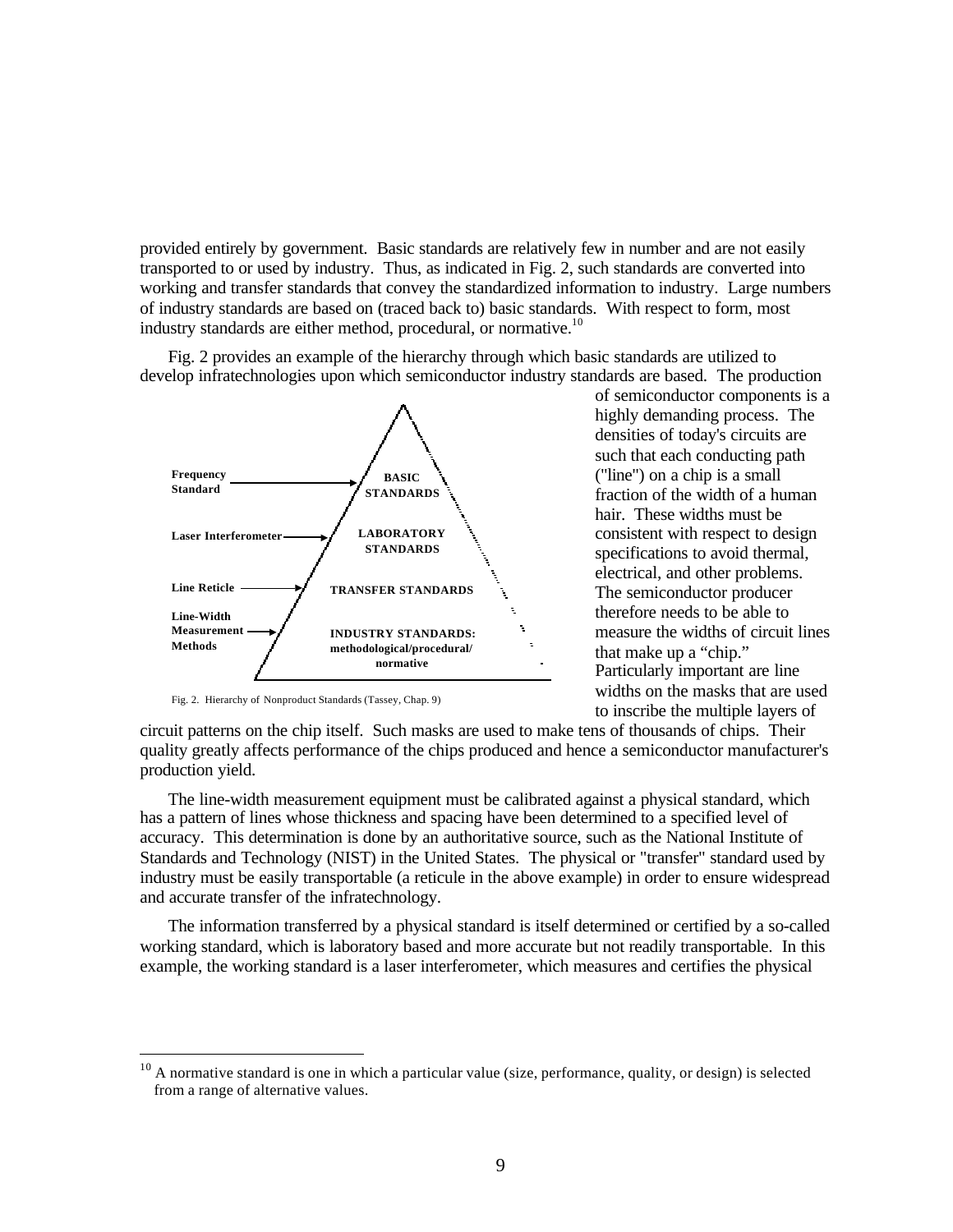dimensions of the line reticule prior to transfer to industry. Finally, the laser interferometer is itself dependent for calibration on a "basic" standard for length.<sup>11</sup>

The four basic functions of standards are all represented in the range of standards for a single industry like semiconductors. Many standards, like line-width measurement, provide information, while others affect variety reduction, quality, reliability, or compatibility. The collective economic impact of these standards is greatly magnified when an entire supply chain is considered. Semiconductors are a component of computers and communications equipment, which, in turn, constitute an information network. Each level in the supply chain requires an elaborate infrastructure of standards. $12$ 

#### **3. Market Structure Effects of Standards**

 $\overline{a}$ 

The market structure effects of standardization have important effects on the achievement of economic growth objectives. "Open systems" allow small and medium companies to participate in markets for system technologies by supplying components in which they have a comparative advantage. This diversification on the supply side of the market makes system optimization by users (the demand side) possible and increases price competition.

Decisions by large companies to enter systems markets at the component level are also affected by the availability of interface standards. These firms typically target larger markets where they can benefit from economies of scale. A strategy of selling into markets characterized by proprietary turnkey systems requires a high degree of product segmentation in order to service each turnkey system integrator. This situation increases costs and constrains market growth projections, even with a superior technology. The more distributed the participants in a market, the more critical to technological innovation are open systems.

A good example is medical services, which has traditionally suffered from excessive customization. Moreover, healthcare environments are becoming extremely distributed. In every

 $11$  Line-width measurement is just one of many infratechnologies that a competitive semiconductor industry must utilize. For example, current state-of-the-art chips consist of multiple layers of circuits. The circuits in each layer must be connected to adjoining layers. Accomplishing this very difficult manufacturing step requires a precise alignment of the "mask" (circuit pattern) for each layer. Until recently, the alignment process required multimillion-dollar optical equipment. NIST, however, developed a procedure that allows semiconductor manufacturers to ensure proper alignment of successive layers of an integrated circuit with a precision better than ten nanometers. This new calibration standard represents a more than fivefold improvement over current alignment calibration methods and is much less expensive. The cumulative economic impact of such advances in infratechnologies/standards is substantial and can greatly affect price as well as quality, and hence competitive position for the domestic industry.

 $12$  In communication networks, for example, there are published standards and interface protocols that allow hardware components and software from many vendors to operate as a single product or as a system of products (i.e., as a network). To achieve efficient or "seamless" integration, the standards and protocols define what rules hardware components must adhere to in order to exchange signals between applications software and operating systems at different levels in the network.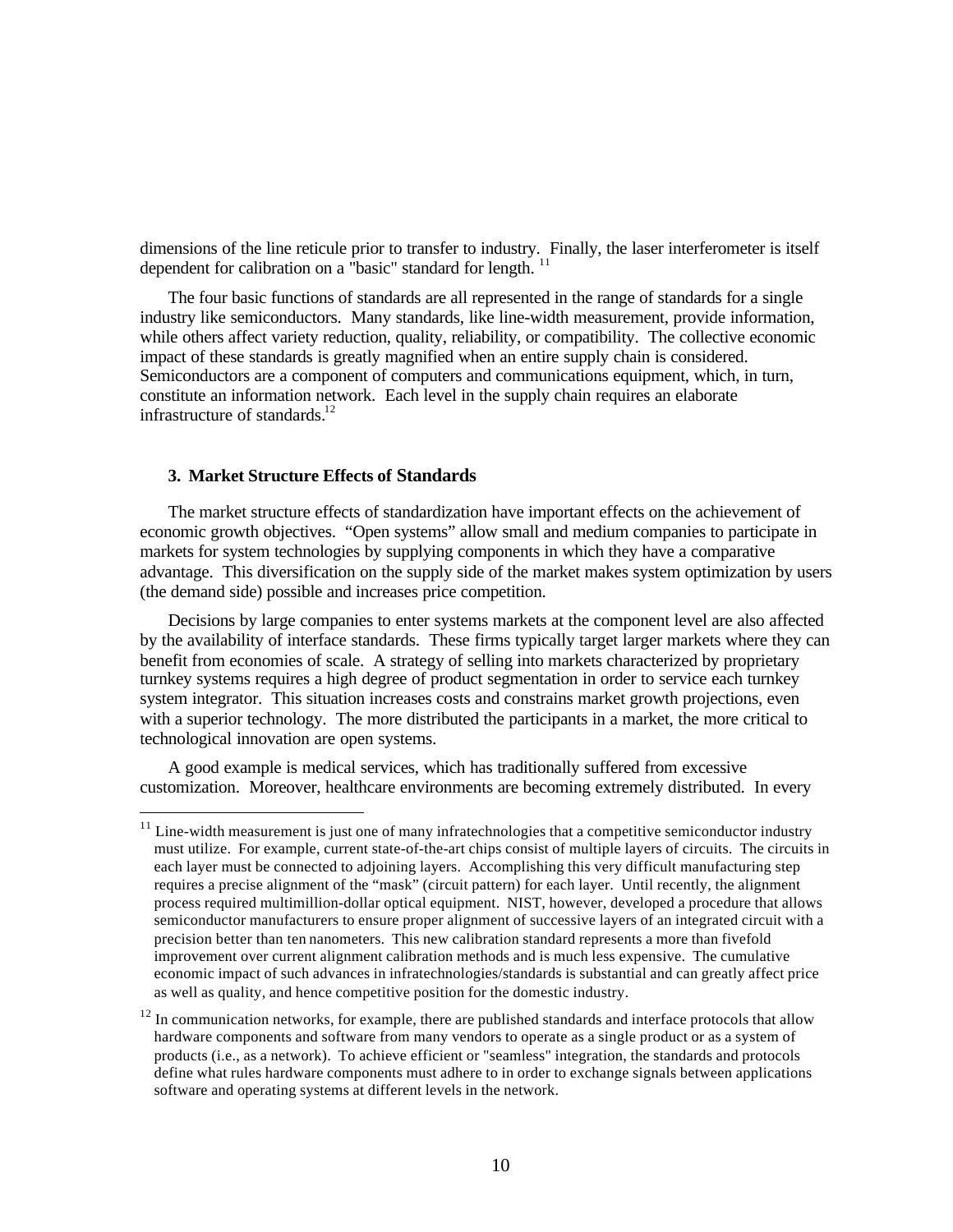local community there are multiple sites — hospitals, labs, clinics, pharmacies, home-care settings, and so on — that conduct numerous clinical and administrative activities. Currently, the operational computing infrastructures across these organizations are rarely the same. In this environment, incomplete standardization is an increasingly serious problem. User-defined attributes for specific applications make plug-and-play data interchange impossible. Even where two applications are built according to an existing standard, frequent user-defined modifications to the applications often prohibit "seamless" communication between them.

The solution to such a problem, where standards exist but customization of applications creates incompatibility with the existing standardized interface, is to develop and reach agreement on true open systems. Achieving complete interoperability eliminates levels of complexity in implementing limited or partial standards. In the healthcare area, Hewlett-Packard took the lead in organizing an industry consortium (The Andover Working Group) to build an "enterprise communication framework (ECF)" that provides a common interface for data communications. HP was motivated by its desire to sell multiple products into a single large market. With interoperability among system components, such a market retains the advantage of diversification at the component and system levels and also achieves the efficiency advantages of interoperability.

Such interoperability is a demanding challenge. It is achieved by encapsulating existing standard message profile specifications into software objects called enterprise communicators. These communicators provide a comprehensive set of rules that make it possible for developers to achieve interoperability for their applications without having to completely understand the existing complex standards and rewrite them into their applications. This software code is packaged within the ECF and embedded into third-party applications as a software component.

In practice, attaining truly open computer systems has been extremely difficult, with achievement of compatibility being partial at best. One of the major reasons for this difficulty is the complexity of systems technology. Each one of a number of layers in the hierarchical structure of a typical information system must have its own architecture and these architectures must be integrated into a larger network. Today, systems technologies not only have complex hardware and software platforms, but require rules and protocols to introduce, process, store, move, and retrieve information.

The existing systems architectures are typically controlled by a handful of firms. Vendors often claim to conform to open systems' requirements, but in reality they conform only to a portion of the set of standards to which compliance is necessary to sell their systems. Moreover, even when true open systems compatibility is offered, users often find that mobility from their current proprietary system to the open system does not exist, even when the same vendor provides both. That is, mobility products are not made available, leaving the user with a severe transition problem. Such partial conformity standards tend to segment the market structure.

In summary, lack of conformity to interface standards by the supply side of a market can be a conscious strategy or a reflection of the poor quality of the standard.<sup>13</sup> Large firms with market strategies focusing on turnkey systems have an incentive to resist open systems to protect the market

 $\overline{a}$ 

 $13$  See David and Greenstein [1990] for an excellent review of the early literature on these topics.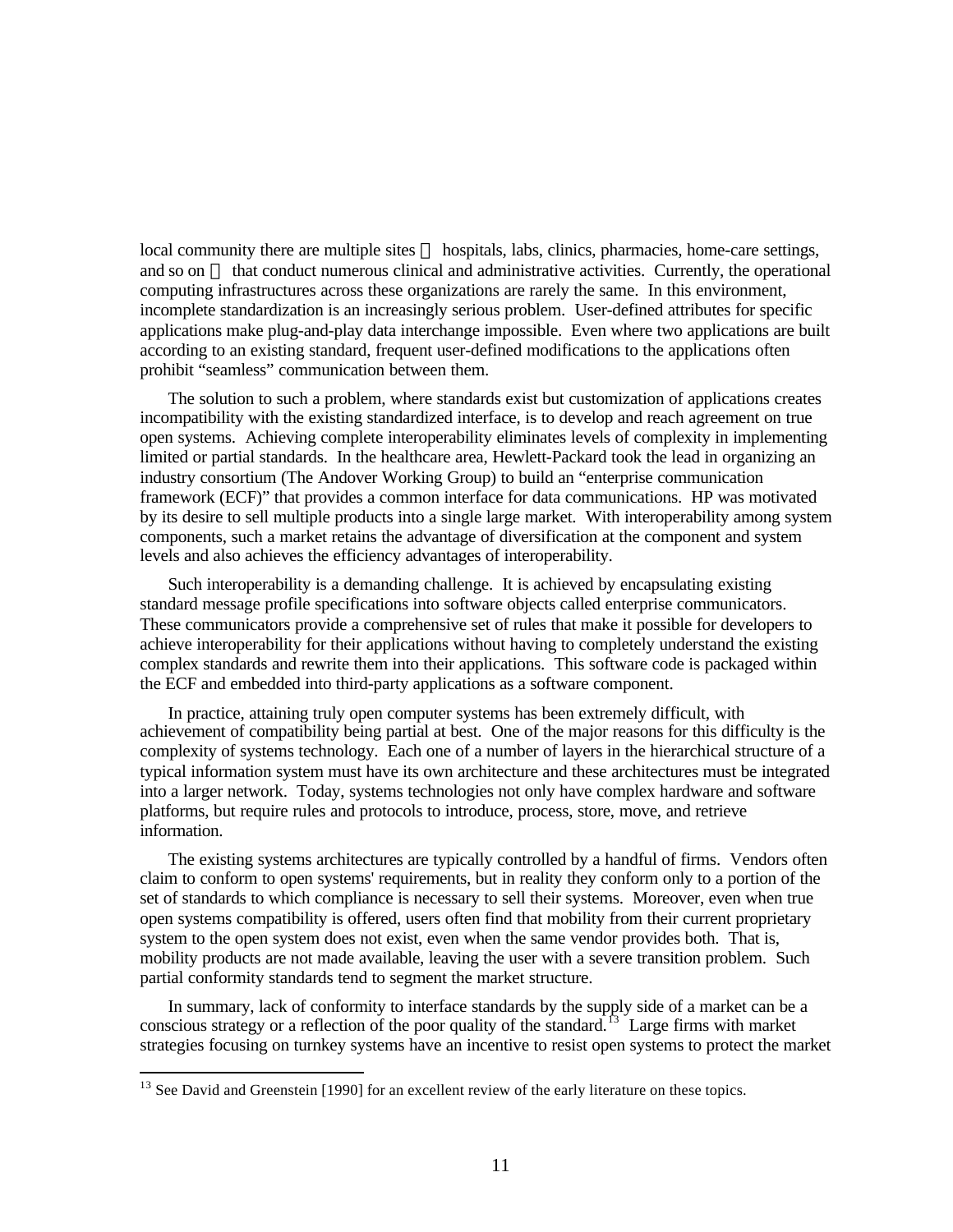shares resulting from their horizontally integrated strategy. In cases of increasing returns, such strategies may result in a monopoly position being attained by one supplier or prolonged market segmentation by several competing suppliers. Either situation has the potential to constrain economic efficiency.

Conversely, large users are likely to want to have access to several different classes or brands of a particular product, or at a minimum have a second source of supply for a critical component. Such product users have substantial need for effective interfaces. The ability to integrate equipment and software from different vendors (or even to integrate different classes of equipment from a single multi-product vendor) has several economic benefits: system costs can be reduced and performance optimized thereby increasing productivity, competition among vendors for each element of the system lowers prices, and responding to technological or functional obsolescence is facilitated by replacing individual components at relatively low cost.

At the product or component level, increasing returns can result in a monopoly position for one supplier. If the product happens to be critical in some way, that monopoly can be extended into related component markets. In other cases, multiple standards exist for extended periods of time resulting in a segmented market structure. The latter situation is caused by high switching costs relative to perceived benefit gains by users. These switching costs can be increased when suppliers with monopolistic control of portions of the market for the main product (such as a minicomputer) fail to agree on a single standard for a complementary product (such as the operating system). The UNIX operating system is an important example.

#### **4. "Systems" Aspects of Standards**

Product and nonproduct standards within a product or service system interact with each other to create a systems character to the overall economic effects of standardization. The interactions among different types of standards that affect a single industry are summarized in Fig. 3. Each of the two industries shown here depends on standardized formats and evaluations of scientific and technical information from supporting science and technology infrastructures. They use this information to select and conduct R&D projects.

These industries then set additional standards specific to their internal needs for production efficiency. Finally, each industry must also be concerned with standards that affect their ability to sell their products in specific markets. Meeting procurement specifications in domestic markets or complying with certification requirements for exporting to foreign markets are examples. Moreover, as many products now become components of larger product systems, part of meeting specifications is demonstrating compatibility with the performance attributes of other products.

Interaction among interface standards occurs because of the need to optimize product systems. For example, a numerically controlled machine tool is a system of components such as the controller and numerous sensors. Link and Tassey [1987, pp. 88−96] point out that the multiple interface standards involved in a machine tool allow modularization of the product, which permits custom design and prevents obsolescence. However, these standards must be linked by a common data format, if all components are to function together as an efficient system.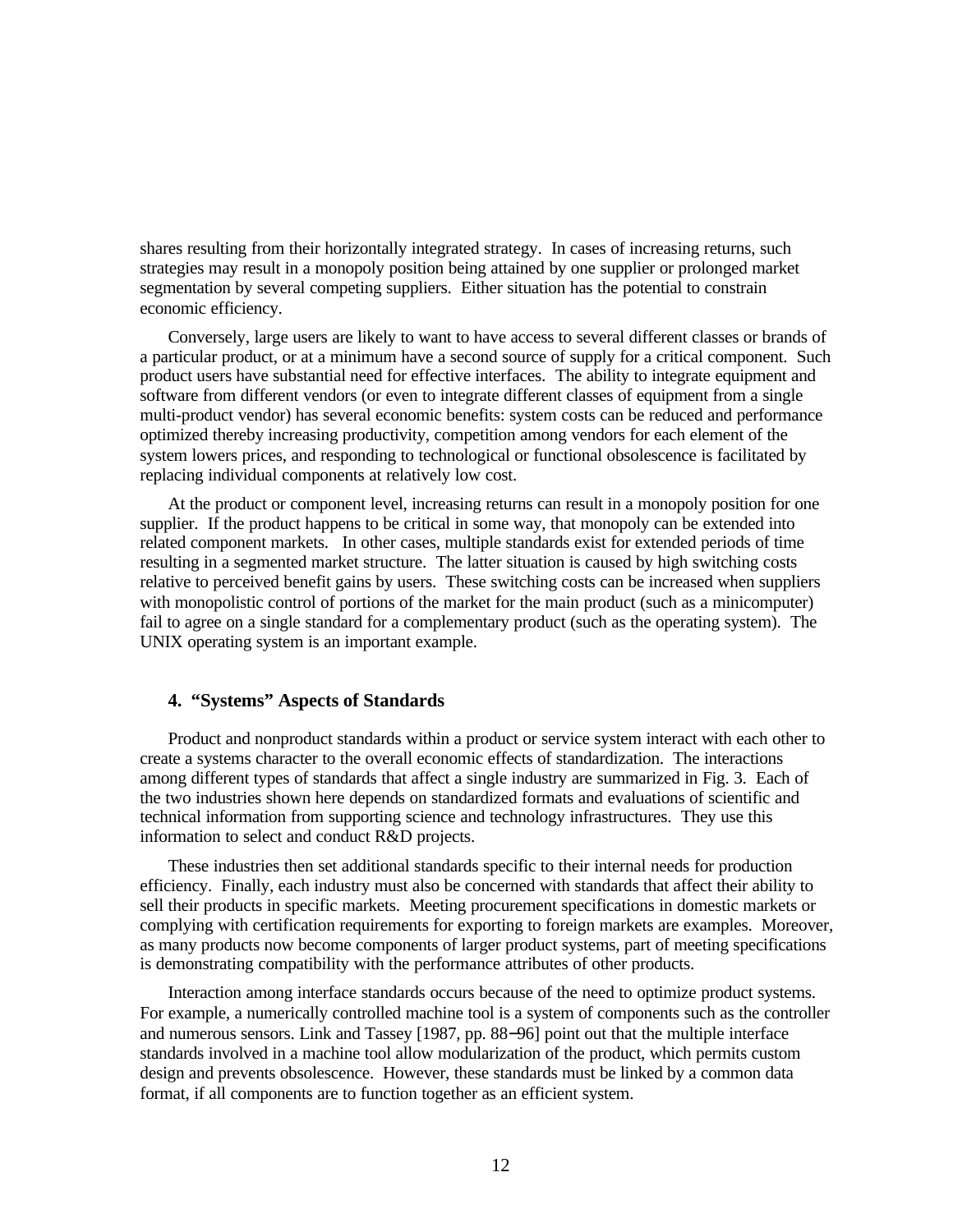Moreover, the structure of the components affects the interface standards. The technical difficulty and hence cost of constructing an interface standard increases when all components are completely proprietary. A frequent solution is to standardize certain attributes or elements of key components. In the case of the machine tool, a standard architecture for the machine tool controller



has been agreed upon. This step has significant efficiency advantages, such as allowing upgrades to the controller without costly reengineering of the interfaces between the controller and other hardware and software components.

As Tassey [1997, pp. 172−175] points out, industries that have complex, measurement intensive production processes must reengineer multiple standards simultaneously for each new generation of the generic product technology. The semiconductor industry is an excellent example. In the past, a single dominant integrated

circuit supplier has undertaken the development of standards associated with transitions between generations of semiconductor process technology (usually revolving around wafer size).

However, accomplishing the transition now requires a complex and integrated standards development process, involving a large number of different standards. The huge estimated cost of next generation fabrication plants and shorter product life cycles finally have made the risk too great for individual IC manufacturers to incur the considerable burden of undertaking the standards development efforts alone. As a result, an international consortium of semiconductor firms is undertaking the development of standards for the generation of semiconductors based on a 300 millimeter wafer.

#### **5. Potential Negative Impacts of Standardization**

Both types of standardization described here can greatly increase overall economic efficiency and hence rates of growth in technology-based industries. However, through their structure or through the timing of their implementation, they can also have negative economic impacts.

#### *5.1. Product-Element Standards*

Once a product-element standard is set, network externalities are typically realized. However, the marketplace dynamics that result in one firm's version of the technology becoming the standard do not guarantee that this version is the optimal one. A "lock-in" effect ensues, whereby many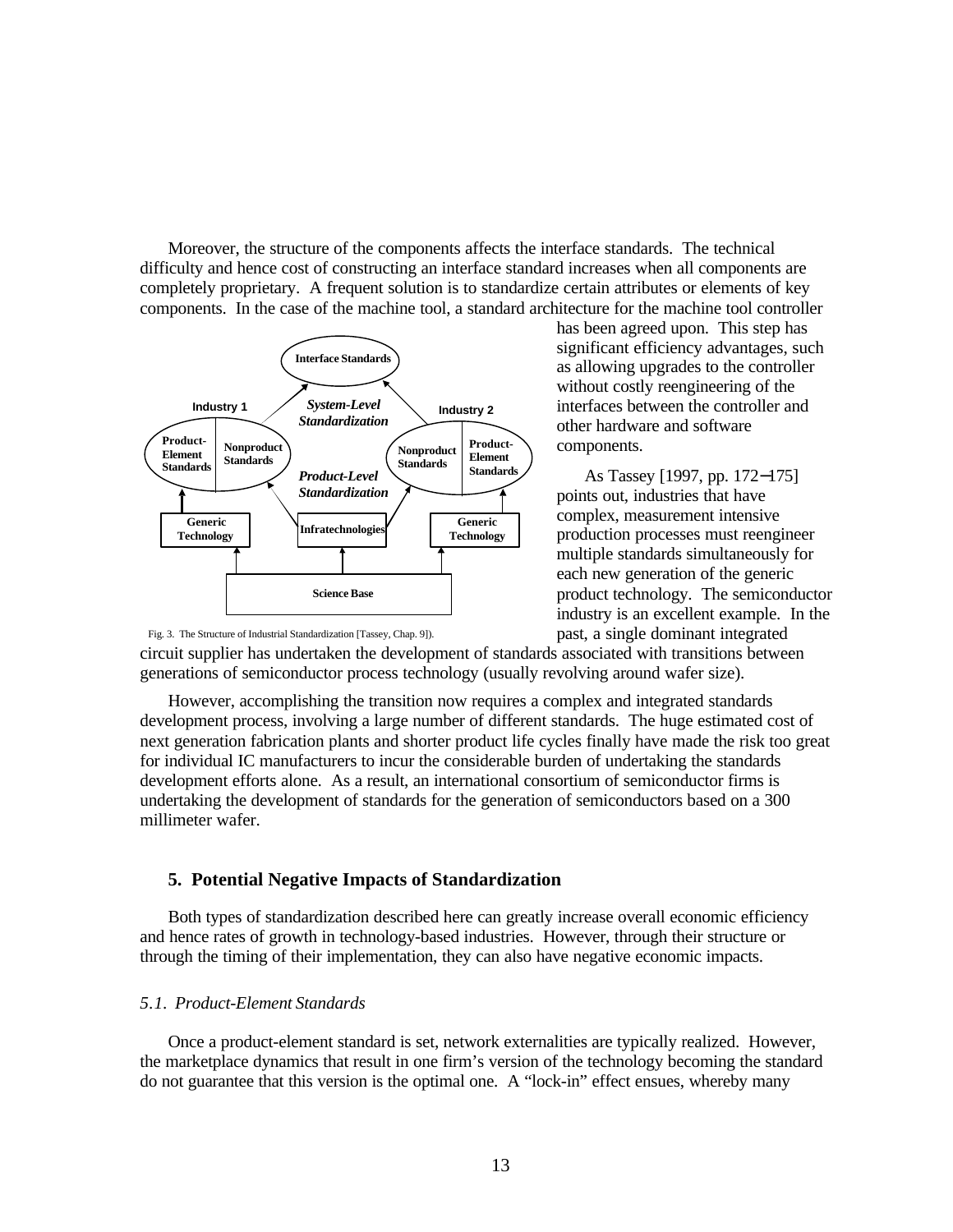developers of related products conform to the standard and purchasers of the standardized technology invest substantial resources in learning to absorb and use it as well as complementary technologies and infrastructures. These sunk costs create a reluctance to switch to a new standard and related cluster of technologies. Considerable resources are then allocated to an inferior technology, which can extend over long periods of time. $14$ 

As pointed out by a number of economists, the controller of the product-element standard captures increasing returns to scale as initial market penetration begets dominance. This may be an acceptable price for rapid market growth from an economic welfare perspective, as long as either the standardized version of the technology element is the best one or sufficient opportunity exists for market forces to periodically replace the standard.<sup>15</sup>

The tendency for modern technologies to have systems structures increases the economic importance of the lock-in phenomenon. In particular, most technologies today have clusters of standards embedded in them. One, however, is frequently the dominant or driver standard. Thus, the controller of that standard can have even greater impact on the evolutionary development of the overall technology and related markets.

While the lock-in effect works on the demand side, the "installed base" effect impacts the supply side. Dominant suppliers of a technology, who either control or adhere to the standard, have invested substantial resources in developing and servicing the markets based on this standard. Their established market positions promote evolutionary as opposed to revolutionary migration of customers, who demand backward mobility to existing technology. Mobility is more difficult and expensive, the more radical the new technology. If Microsoft, Apple, and IBM were freed from maintaining compatibility with existing hardware software, new generations of systems software would likely evolve at a faster pace.

#### *5.2. Nonproduct Standards*

 $\overline{a}$ 

Because this class of standards consists of a set of "tools" that make the process of developing, producing, and marketing the core technology more efficient, they do not have the dominant or controlling effects of product-element standards. Thus, the potential negative impacts are not as obvious. However, negative economic effects can occur. They typically result from three problems: (1) multiple standards for the same infratechnology, (2) poorly designed standards, and (3) poorly timed standards.

Multiple standards usually arise in the early phases of a technology's development when innovating firms are intent on achieving market penetration. At this point, the market is often not

 $14$  For more than a decade, DOS — a clearly inferior operating system to alternatives such as Apple Computer's system — dominated the personal computing market because the Microsoft/IBM combination was able to lock in the PC market.

<sup>&</sup>lt;sup>15</sup> Arthur [1996] provides an excellent analysis of the increasing returns-to-scale phenomenon that characterizes many technology-based industries and the consequent motivation for firms to set and control product-element standards.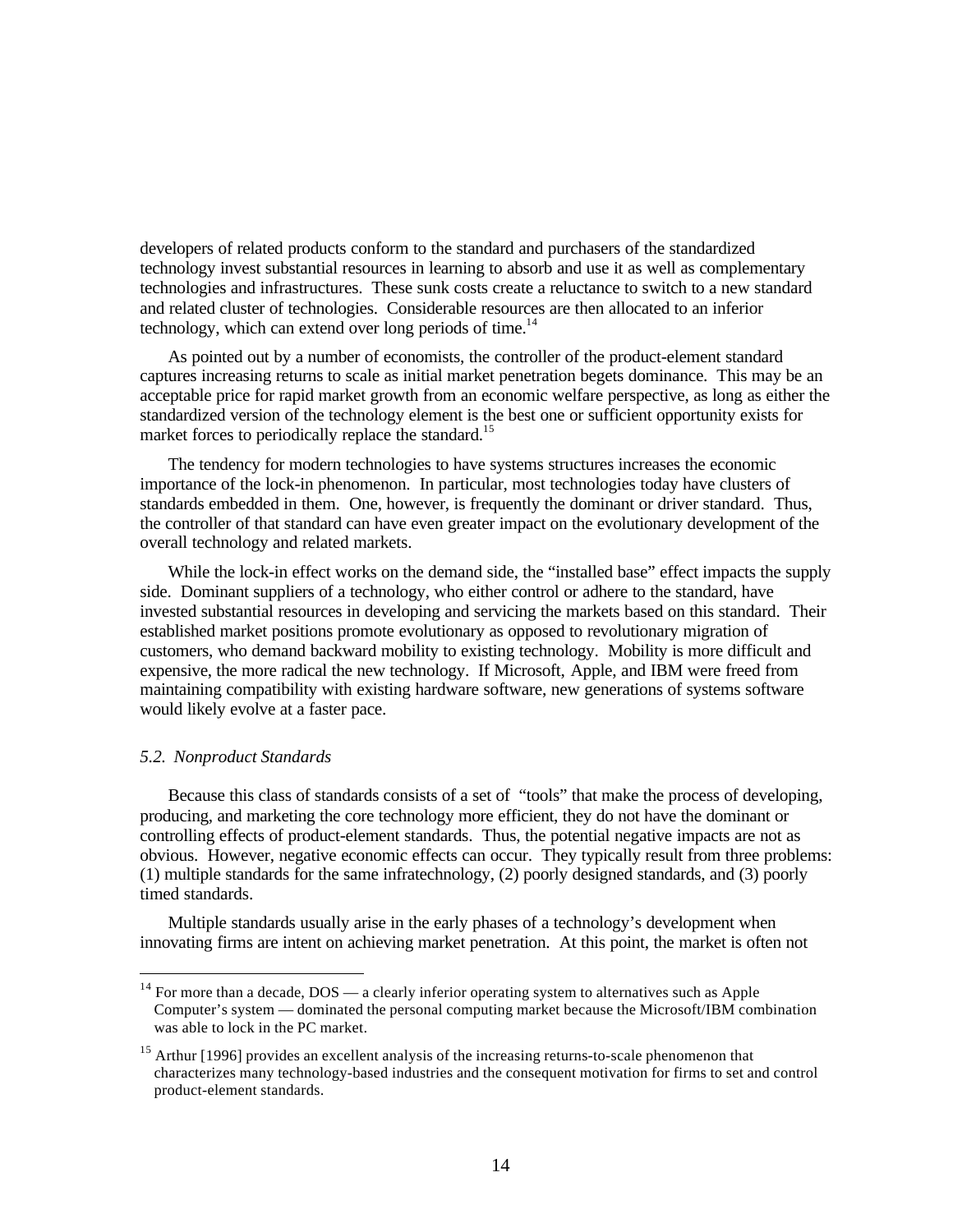large enough to warrant investment in infratechnologies such as sophisticated test methods. Consequently, innovators rely on off-the-shelf or contrived methods that hopefully convince customers to try the new technology.

However, as the market expands, imitators enter with their own versions of the required test methods. Confusion among buyers soon takes over, as different vendors provide test methods that produce different results. The cost to buyers of determining what test method most accurately measures performance rises as their purchases increase. Moreover, because these multiple measurement and test methods are typically adapted from previous generations of the underlying infratechnology, they are frequently inaccurate and sometimes markedly so.

These first two problems can be resolved by additional research to develop better infratechnologies, which can then be adopted as single industry standards. However, because a consensus process involving numerous industry stakeholders promulgates most standards of this type, developing the needed infratechnology and reaching a consensus on the standard often encounters substantial obstacles.<sup>16</sup> The resulting delays can create significant costs in executing market transactions, which raise prices and thereby retard market penetration.

The problems of multiple standards and the timing of standardization also arise at the interface between components of a system of technologies. The increasingly important objectives of compatibility and interoperability are implemented through interface standards. Interface standards typically have both physical and functional elements and can be extremely complicated to design, especially in systems technologies where multiple components must interoperate.

The timing of interface standards is not only important, but also often essential for small firms that supply a single component to a larger system. Often, a standard interface must be in place for small firms to even contemplate entering the market. Thus, poorly designed or delayed interface standards can have decidedly negative effects on market structure.<sup>17</sup>

#### *5.3. Cost*

 $\overline{a}$ 

The economic cost of inadequate standardization (either no standard or a poorly designed one) can be very high. A study by Brunnermeier and Martin [1999] estimated that interoperability problems associated with sharing product and engineering data impose annual costs on the U.S. automotive supply chain totaling approximately \$1 billion. Resources expended to correct or recreate data files because of software incompatibilities account for more than 80 percent of the total. Delays in the introduction of new vehicles are responsible for almost 10 percent of the cost. Other expenses include purchases of several vendors' versions of software designed to perform similar tasks and spending for data-exchange services. Other large U.S. industries, such as aerospace, have similarly large electronic data transmission requirements within their supply chains, so the total cost

<sup>&</sup>lt;sup>16</sup> See U.S. Congress, Office of Technology Assessment [1992].

 $17$  Delays can also occur simply because all component technologies do not evolve at the same rate. Laggard components of the system are often characterized by chaotic entry and exit as well as by rapid technological change, which prohibits consensus being reached on needed standards.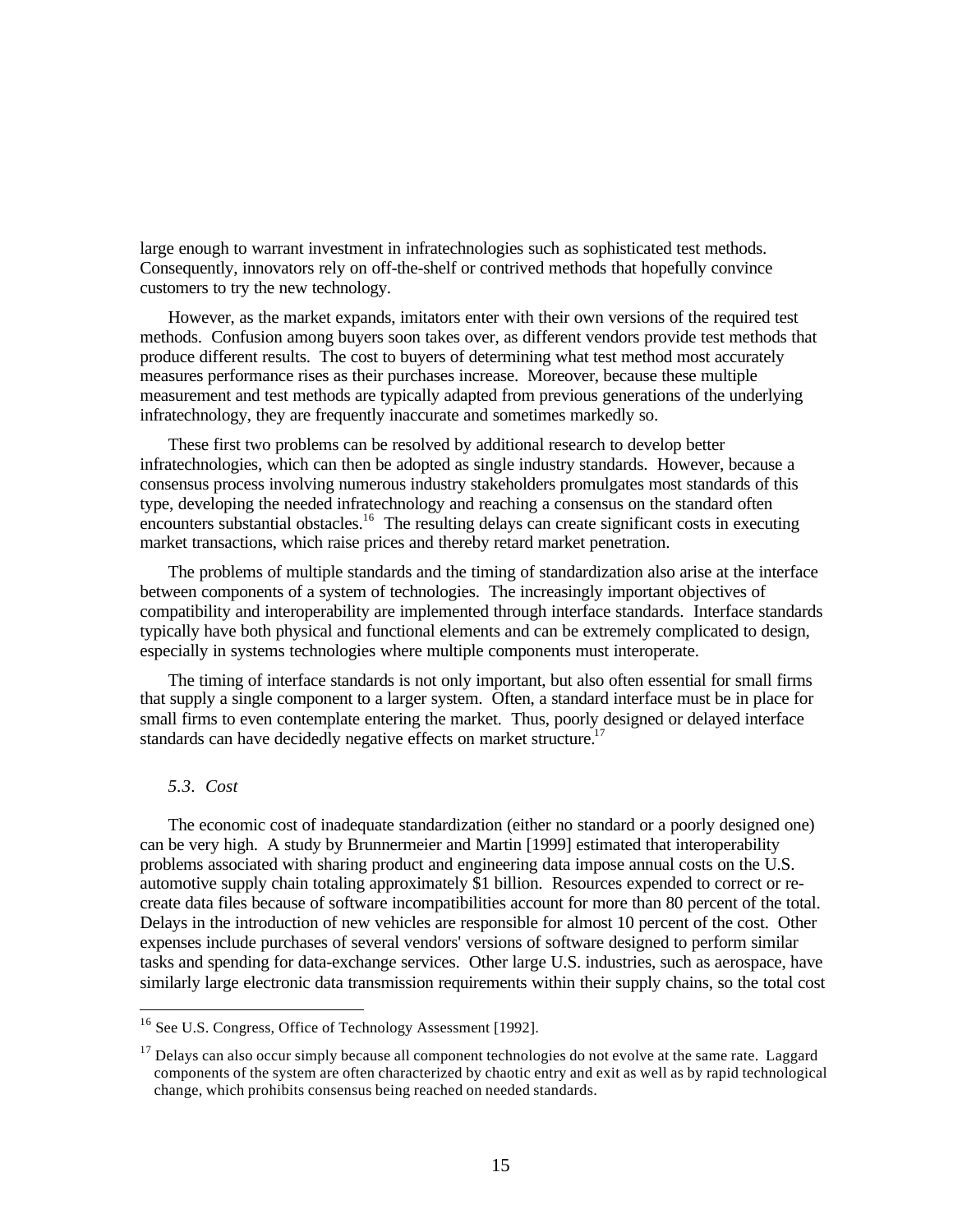to the U.S. economy of inadequate interoperability standards is much greater than the estimate for the automotive supply chain alone.

One potential solution is the evolving international Standard for the Exchange of Product Model Data (STEP), or ISO 1303. STEP is a neutral file format intended to support computer-to-computer exchanges of all types of product data, from initial design to maintenance requirements. However, this standard is itself very complex and is requiring a huge investment worldwide to develop the generic set of standards. In addition, infratechnologies such as test methods and software tools must be developed to facilitate industry's adoption and implementation of interoperability standards.

#### **6. Degrees of Standardization**

From both the corporate strategy and public policy points of view, standardization is not an allor-nothing proposition. In complicated system technologies, such as distributed data processing, telecommunications, or factory automation, standardization typically proceeds in an evolutionary manner in lock step with the evolution of both embodied and disembodied technology. The pattern of evolution is determined by several factors: the pace of technological change embodied in each component category; disembodied technology development, which determines the overall system architecture and organization; and changes in market structure (and, with it, the incentives and ability to force the standardization process).

In the case of numerically controlled machine tools, early total standardization of data formats would have severely compromised the range of performance attributes desired by different users in the machine tools they purchased. Thus, a degree of standardization has been optimal, at least up to this point in the technology's evolution. In other words, complete standardization too early in the technology life cycle can constrain innovation.

As technology-based systems become increasingly important and "windows of opportunity" for making successful investments in the associated markets continue to shrink, the relevant standards will have to be managed. If a standard is fixed, even if it is competitively neutral, it will eventually act to stifle the introduction of new technology into the system. Alternatively, if the standard is updated frequently, then version consistency (upward mobility of current system components) can become a problem.

For example, efficient data processing and communications networks are possible only if standard interfaces are provided on all the communication paths in the network. Such interfaces need to be defined between application programs, data formats, network protocols, printer control codes, human/machine interfaces, and so on. But, these system elements are all evolving at different rates and thus need updated interfaces at different points in time.

Thus, with new technologies continuously being introduced into ever expanding networks, the pressure on the standards infrastructure to adapt is substantial. One reason is the need to reflect changes in the core distributed processing technology. Another is the requirement to adapt system management technologies such as toleration of faults, rapid (real time) response to multimedia inputs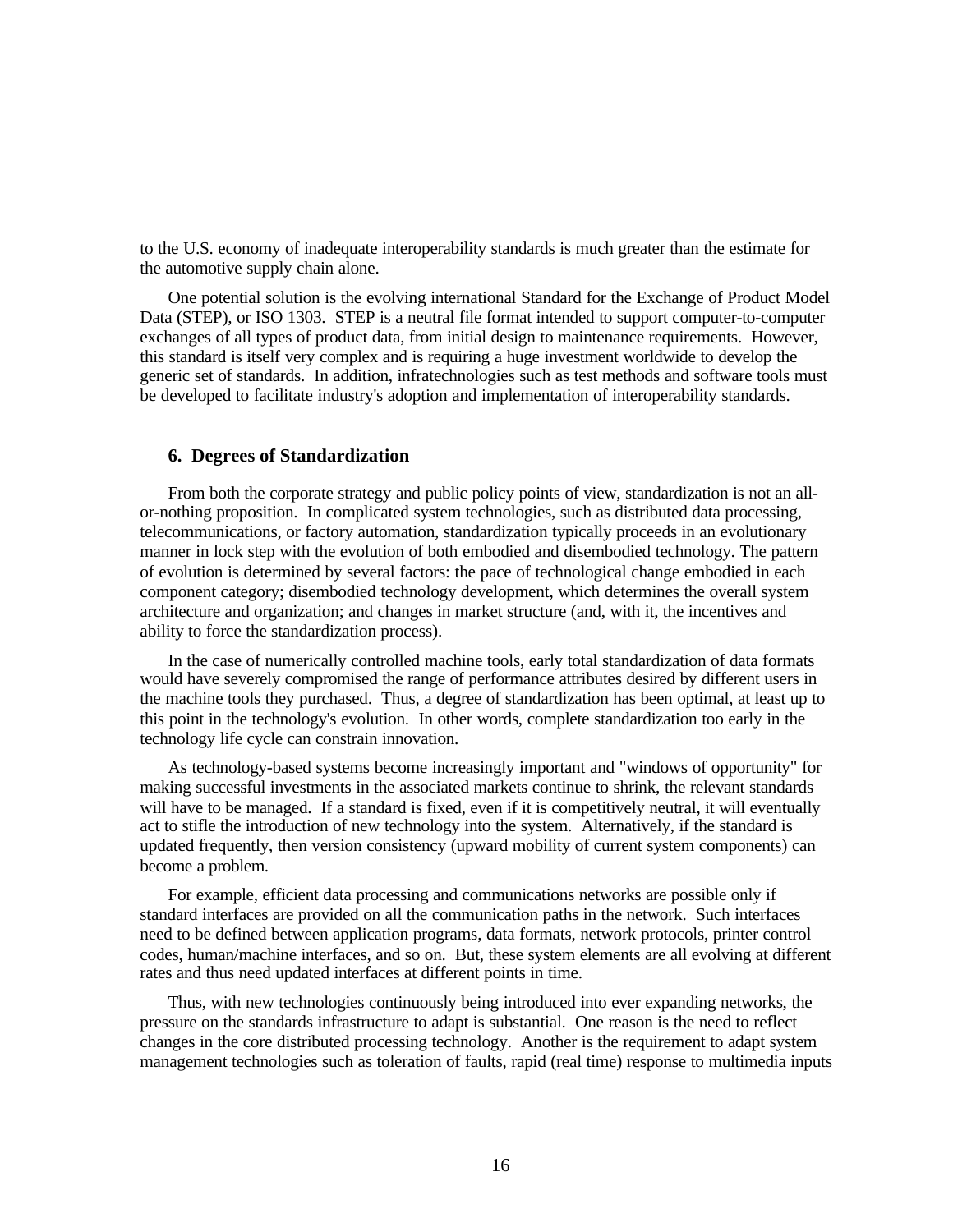and outputs (voice, image, text, and others), and human friendly interfaces to a constantly changing network structure as nodes are added, removed, or replaced by different systems.

#### **7. Policy Implications**

 $\overline{a}$ 

In most cases, market dynamics seem to affect standardization of product elements that drive network externalities. As long as the private-sector originator and hence controller of the standard does not use this control to gain advantage in related products, long-run efficiency seems attainable. On the other hand, if monopoly control by a single firm becomes entrenched or, conversely, if no standard emerges (i.e., multiple standards persist) to the detriment of economic growth, some policy action may be required.

Cottrell [1994, pp. 163–164] discusses how the Japanese government tried in several ways to remedy the multiple PC standards problem in its domestic industry. The SIGMA (Software Industrial Generalization and Maintenance Aids) Project and a subsequent five-year extension (SuperSIGMA) were major government efforts to achieve a Unix operating system standard and thereby deal with the economic inefficiencies of a heterogeneous (nonstandardized) product structure. The project attempted to promote automated software development and create standardized Unix-based data structures, communications interfaces, and applications platforms.

An important policy implication is that research projects can be funded with a pure "technology development" objective or a combined "technology and standardization" objective. The TRON project in Japan is an example of the latter.<sup>18</sup> R&D projects that involve horizontal cooperation between suppliers of system components (e.g., computer hardware and software firms) can promote standardization of key product elements at an earlier point in the technology life cycle. Such joint research ventures with standardization as an objective are occurring more frequently, especially in IT industries.

Finally, government R&D can establish and demonstrate a backbone infrastructure, which in turn promotes private-sector R&D investment in standards to enable effective use of this infrastructure. No private entity would have funded several decades of the Internet's development, as it slowly evolved to its current state where enormous private investment is now taking place. Industry standards such as Java are enabling a host of applications to be developed and implemented, but Java would not have been possible without the U.S. government's persistent funding of the Internet's predecessors.

This last example exemplifies a key issue for government R&D policy. Success as an innovator manifests itself in a large installed base. The lock-in effect that results from the role of increasing

<sup>&</sup>lt;sup>18</sup> The TRON Project has been an ongoing effort between Japanese industry and universities since 1981. It seeks to develop standardized operating systems, which in turn will drive compatible hardware development. However, the installed base effect of the dominant U.S. industry standards has at least partially thwarted this effort, as one of the largest Japanese computer firms, NEC, has invested so much effort in marketing MS-DOS/ WINDOWS/UNIX machines that the company has not participated in TRON. See Cottrell [1994, p. 166] and Kahaner [1991].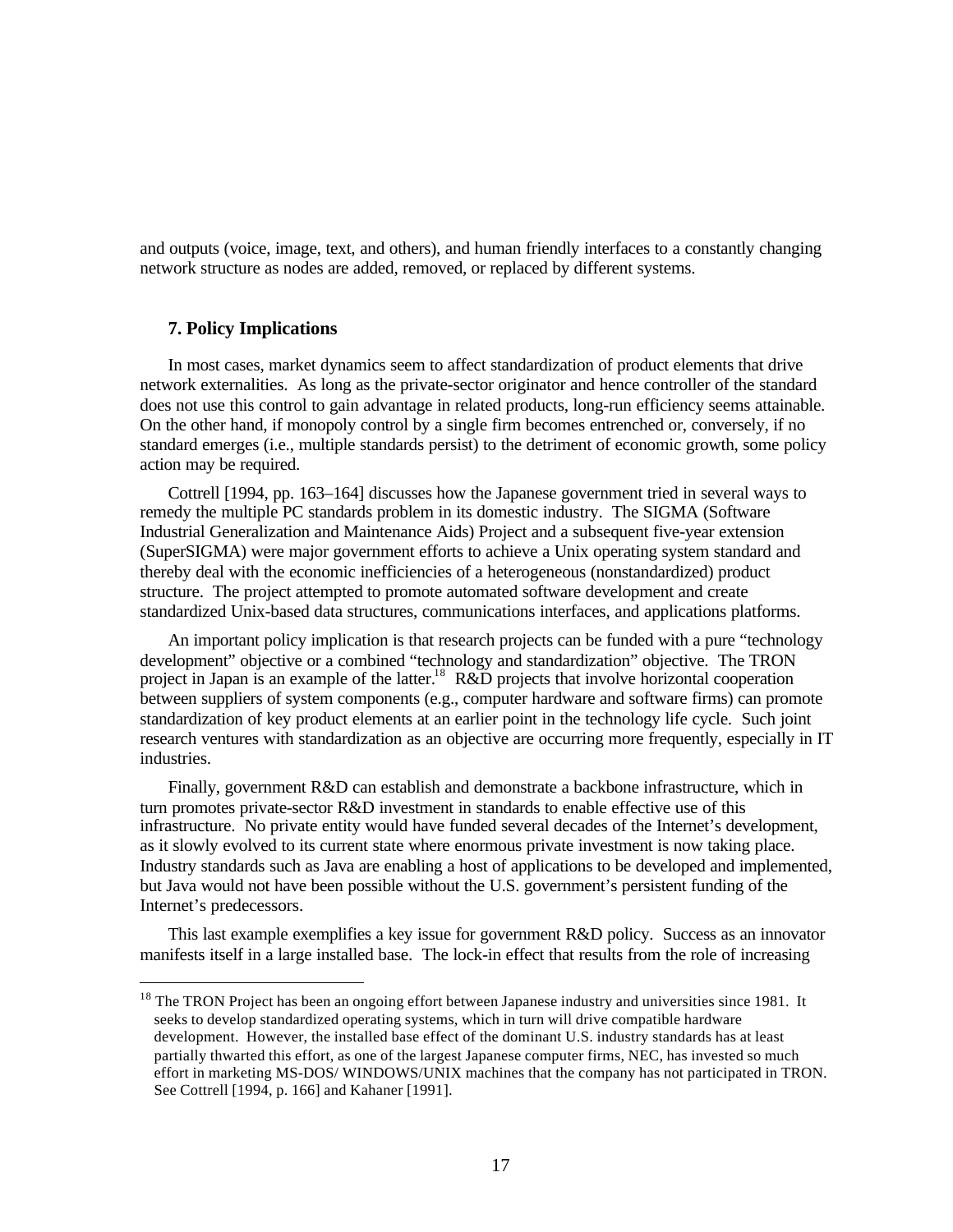returns to scale can be accepted as a natural and even desirable attribute of many technology-based markets. However, this characteristic along with the installed-base effect can combine to prolong technology life cycles at the expense of newer, more efficient technologies. The standard setter can maintain control by migrating the installed base through several incremental generations of the technology within a longer life cycle. This supply-side incentive to resist major technological change is reinforced by the fact that, once a large customer base is attained, user demand for backward mobility further promotes an evolutionary rather than a revolutionary approach to change. This phenomenon is a major reason why smaller firms appear more innovative, especially with respect to radical innovations; they are not encumbered by the installed base.

One possible policy response is to require, through regulation, equal access to applications markets so that the firm controlling the infrastructure standard does not use this advantage to restrain competition (Arthur [1996, p. 106]). Government funding of new generations of technology-based infrastructure is another response to dealing with the negative effects of this type of standardization.

The Internet provides a great example of the basis for a new technology life cycle that may eventually replace the "Wintel" standards of the current PC technology life cycle.<sup>19</sup> In fact, the "open systems" nature of the Internet may preclude the type of lock-in strategy observed so often in the 1980s. Netscape gave away its Internet browser and attained 70 percent of the market. Its objective was to obtain potentially larger and more lasting profits from the substantial value added available from software applications accessed through the browser. Similarly, America Online gained an initial substantial lead of more than 4.5 million subscribers by giving away free services. In these and other similar cases, however, ease of entry implies achieving lock-in is problematic at best.

Policy implications for non-product standards and investment in the associated infratechnologies are subtler. Public sector infratechnology investment is not resource intensive. The semiconductor industry, for example, spends \$4-5 billion per year on measurement equipment (Finan [1997]). However, the government support for the infratechnologies (measurement and test methods, for example) and associated standards required to attain the productivity goals of this investment is considerably less. Nevertheless, tight R&D budgets in most industrialized nations during the 1990s have constrained infratechnology research support. $^{20}$ 

The critical point is that a range of infratechnologies and associated standards are needed by industry over the technology life cycle. Individual standards may have modest economic impact, but the large number of standards required by the typical high-tech industry means that the collective impact is substantial. Government research program management and associated funding must be sufficient to provide this complex technical infrastructure in the time frames dictated by industry R&D strategies in response to competitive trends.

 $\overline{a}$ 

<sup>&</sup>lt;sup>19</sup> "Wintel" refers to the dual hardware and software standards controlled by Intel and Microsoft, respectively.

<sup>&</sup>lt;sup>20</sup> For example, NIST infratechnology research funding relative to U.S. industry R&D spending, which NIST is charged with supporting, is one half the level of 25 years ago.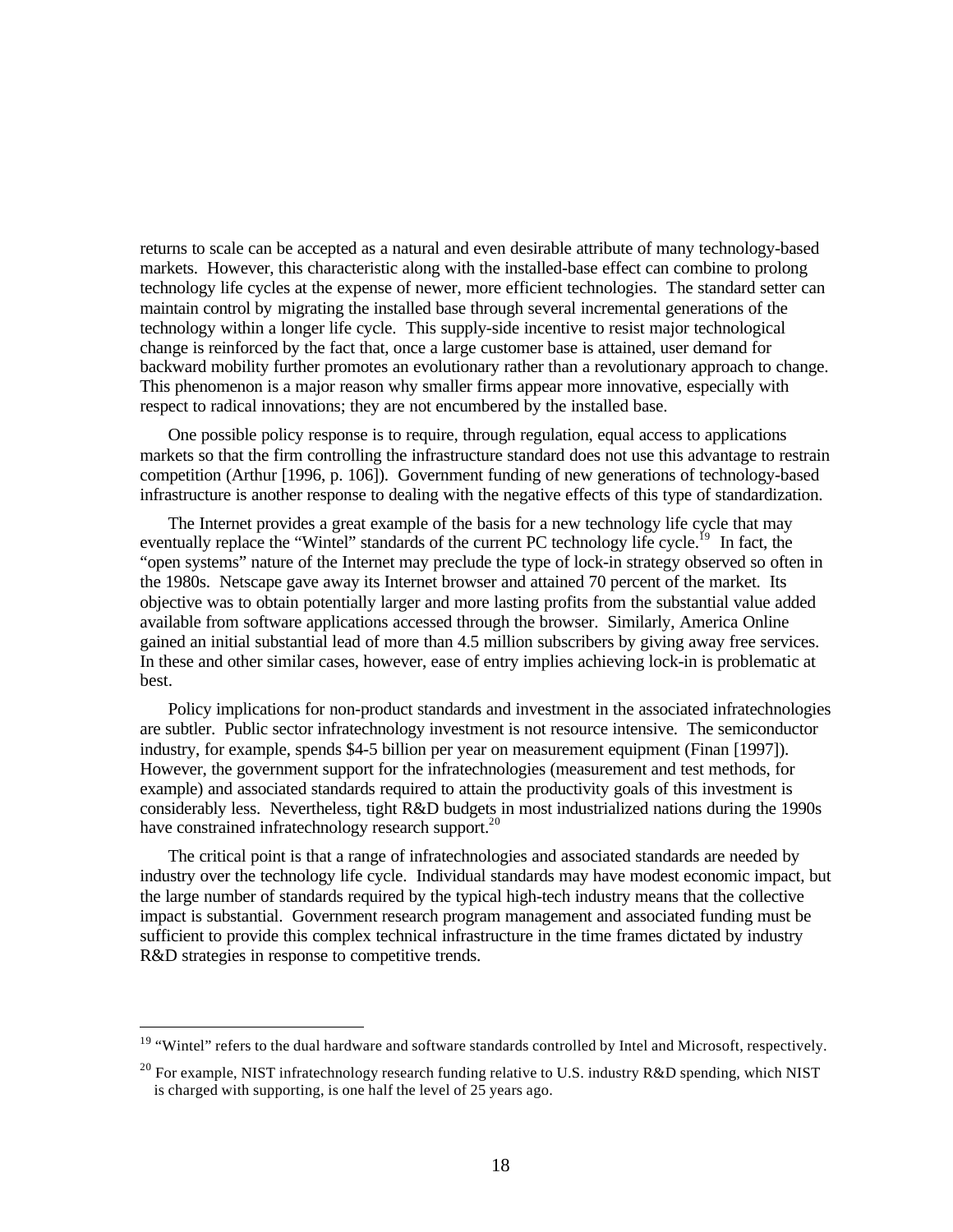#### **8. Conclusions**

Over the past decade, the infrastructure roles of standards have increased in importance because (1) many new technologies are systems or networks so that increasing returns to scale can generate huge economic rewards for the version of a technology that becomes the standard, (2) the demand for quality and reliability in technologically complex products and systems requires a range of standards based on sophisticated infratechnologies, (3) the systems nature of critically important technologies means that competition is greatly affected by the degree of standardization within product structures and at the interfaces between components of these systems, and (4) the shortening of the average technology life cycle has on average increased the pressure on the standards setting process with respect to timing.

The central strategic problem of managing the timing and content of standards is a difficult one because (1) many types of standards are needed in today's typical technology-based industry, (2) they interact to varying degrees with one another, and (3) nonproduct standards, as one type of technology infrastructure, derive from different sources than the industry's core technology and thereby often conflict with corporate strategies.

Because the U.S. domestic market is large with considerable internal competition in most industries, American economic philosophy has allowed the competitive dynamics of the marketplace to set product-element standards. Issues of unfair advantage in related markets for the firm whose technology eventually wins out as the industry standard are raised periodically. In other cases, several competing "local" standards coexist for some time, resulting in complaints of inefficiency. In Europe, more coordinated standardization efforts in areas such as wireless communications have been undertaken to gain first mover advantages. This latter approach is causing U.S. industry and government managers to rethink their laissez faire standards strategies.

More generally, industry structures and hence long-term economic efficiency can be significantly affected by which firms' technologies become industry standards and the degree to which standardization enables or inhibits access to the markets for a technology. To the extent that monopolistic control of a standard or the existence of multiple standards produces economic inefficiency, the globalization of technology-based competition can accentuate these problems.

More national economies are now capable of competing for the dominant product-element standard in technology-based industries. National governments often support the domestic industry's standard over alternatives. Moreover, multinational alliances of firms frequently pursue their versions of a product-element standard in emerging technology-based markets. Thus, multiple standards can arise and persist for some time. In such cases, multilateral efforts should be undertaken to at least harmonize these competing standards, if not to select one as a single international standard at an appropriate point in the technology life cycle.

In contrast, nonproduct standards have a more persuasive infrastructure character and thus, unlike product-element standards, evolve largely through non-traditional market processes. Such standards are themselves based on infratechnologies, which often derive from a different science and engineering base than does the industry's core technology. If correctly configured, they are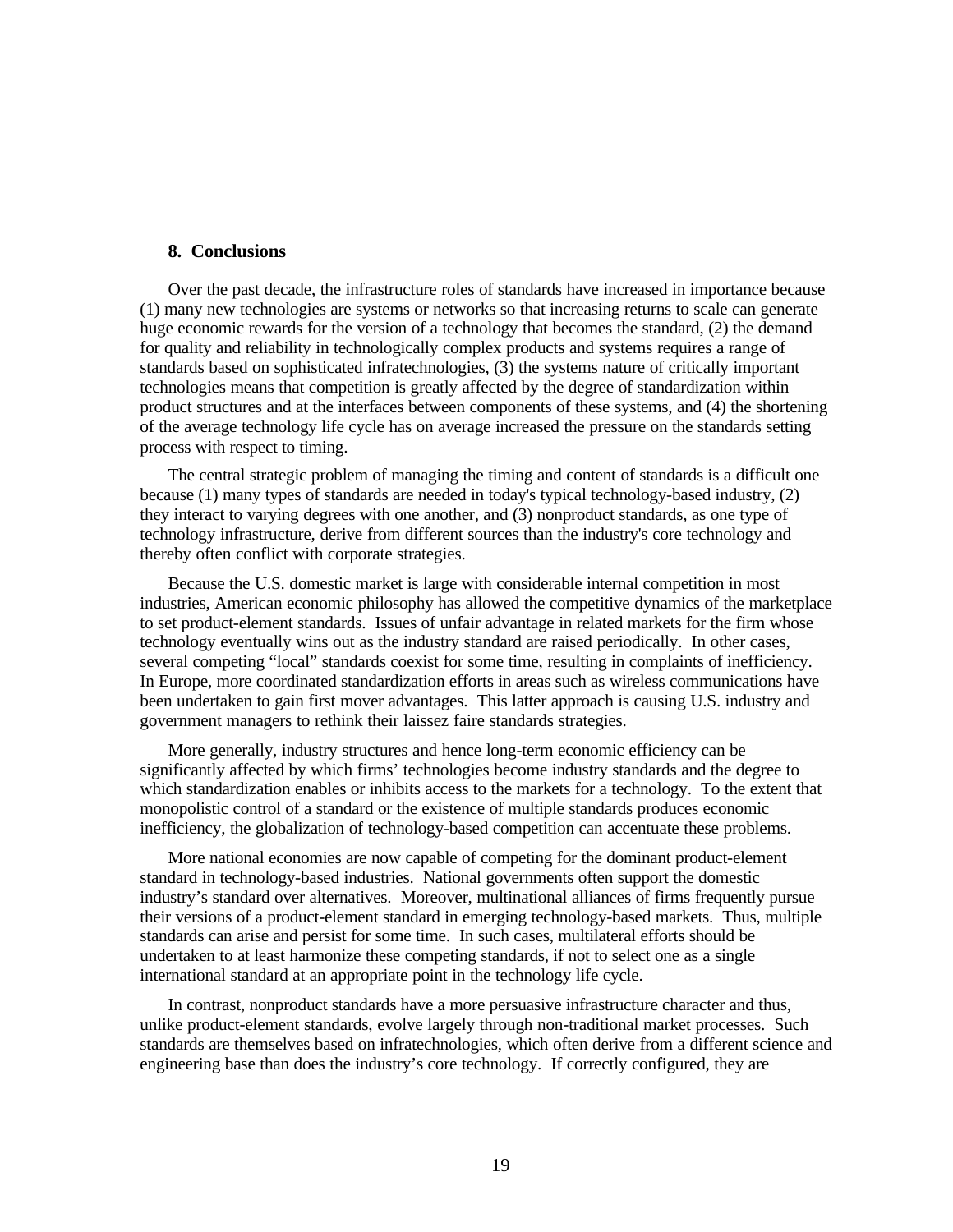competitively neutral and have their economic impact by increasing efficiency for all domestic suppliers and customers in the particular market for the product or service.

The unavailability of standards at different points in a technology's life cycle can result in large economic inefficiency. Both types of standards can also cause economic losses if they are poorly structured. Multiple standards may exist for prolonged periods of time, limiting economies of scale or network externalities and hence total market growth, although market growth may be greater in the long run if this situation allows superior technology to eventually dominate. Therefore, especially because the process of standardization within a technology life cycle is often irreversible, these and other elements of the dynamics of this process are key policy variables.

Finally, standardization over a technology life cycle has a dynamic character, in that different degrees of standardization are optimal at different points in both the technology's and the industry's evolution. Moreover, because standards interact with each other in imparting their economic impacts, the process of standardization frequently must be managed as a system.

#### **References**

- American Electronics Association [1997], *Cybernation*. Washington, DC: The American Electronics Association.
- Arthur, W. Brian [1996], "Increasing Returns and the New World of Business," *Harvard Business Review* 74 (July−August): 100−109.
- Brunnermeier, Smita and Sheila Martin, *Interoperability Cost Analysis of the U.S. Automobile Supply Chain* (NIST Planning Report 99−1). Gaithersburg, MD: National Institute of Standards and Technology.
- Cotrell, Tom [1994], "Fragmented Standards and the Development of Japan's Microcomputer Software Industry," *Research Policy* 23: 143−174.
- David, Paul A. [1987], "Some New Standards for the Economics of Standardization in the Information Age" in P. Dasgupta and P. L. Stoneman (eds.), *The Economic Theory of Technology Policy*. London: Cambridge University Press.
- David, Paul A. and Shane Greenstein [1990], "The Economics of Compatibility Standards: An Introduction to Recent Research," *Economics of Innovation and New Technology 1*: 3−41.
- David, Paul A. and W. Edward Steinmueller [1994], "Economics of Compatibility Standards and Competition in Telecommunications Networks," Information Economics and Policy 6 (December): 217−241.
- Department of Commerce [1998], *The Emerging Digital Economy*. Washington, DC: U.S. Department of Commerce (April).
- Finan, William [1997], *Metrology-Related Costs in the U.S. Semiconductor Industry, 1990, 1996, and 2001* (Planning Report 98-4)*.* Washington, DC: Technecon Analytic Research (prepared for the Program Office, National Institute of Standards and Technology (May).
- Germon, C. [1986], "La normalisation, cle d'un nouvel essor," la documentation francais (report to the Organization for Economic Cooperation and Development). Paris: OECD.
- Horwarth, R. and G. Lee [1996], "300 mm: Not 'If' but 'When' and 'How'," *Channel* (June−July).